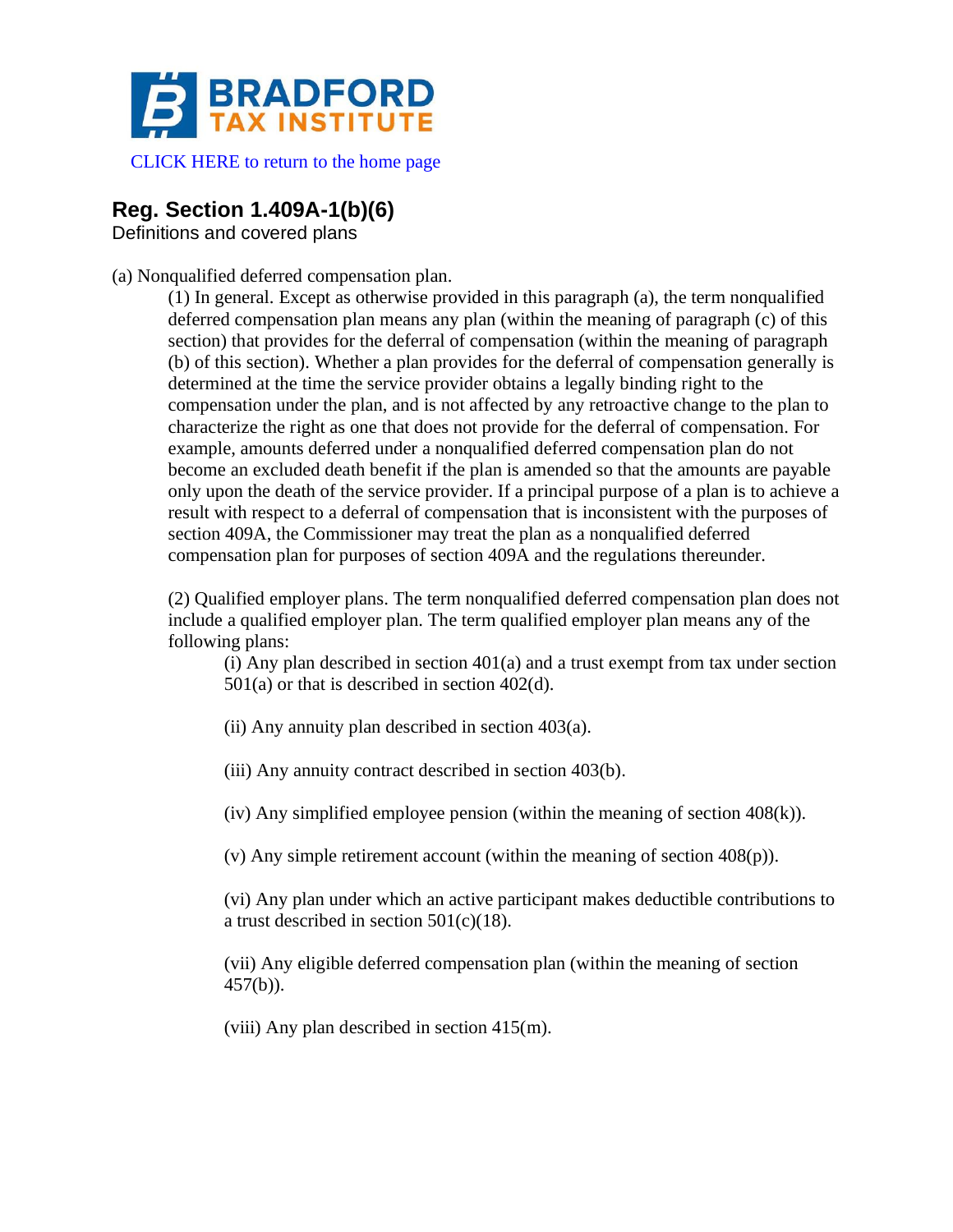(ix) Any plan described in §1022(i)(2) of the Employee Retirement Income Security Act of 1974, Public Law 93-406 (88 Stat. 829, 942) (Sept. 2, 1974) (ERISA).

### (3)Certain foreign plans.

(i) With respect to an individual for a taxable year, the term nonqualified deferred compensation plan does not include any scheme, trust, arrangement, or plan maintained with respect to such individual, to the extent contributions made by or on behalf of such individual to such scheme, trust, arrangement, or plan, or credited allocations, accrued benefits, earnings, or other amounts constituting income, of such individual under such scheme, trust, arrangement, or plan, are excludable by such individual for Federal income tax purposes pursuant to any bilateral income tax convention, or other bilateral or multilateral agreement, to which the United States is a party.

(ii) Participation by nonresident aliens, certain resident aliens, and bona fide residents of possessions. With respect to an alien individual for a taxable year during which such individual is a nonresident alien, a resident alien classified as a resident alien solely under section 7701(b)(1)(A)(ii) (and not section  $7701(b)(1)(A)(i)$ , or a bona fide resident of a possession (within the meaning of section 937(a)), the term nonqualified deferred compensation plan does not include any broad-based foreign retirement plan (within the meaning of paragraph  $(a)(3)(v)$  of this section).

(iii) Participation by U.S. citizens and lawful permanent residents. With respect to an individual for a given taxable year during which such individual is a U.S. citizen or a resident alien classified as a resident alien under section  $7701(b)(1)(A)(i)$ , other than an individual who is also a bona fide resident of a possession (within the meaning of section 937(a)), the term nonqualified deferred compensation plan does not include a broad-based foreign retirement plan (within the meaning of paragraph  $(a)(3)(v)$  of this section), but only with respect to a plan, or a portion of a plan where such portion may be distinguished, providing for nonelective deferrals of modified foreign earned income, and earnings with respect to such nonelective deferrals, and only to the extent that the amounts deferred under all such plans of the service recipient, or all portions of such plans, in which the service provider participates in such taxable year, do not exceed the applicable limits under section 415(b) (applied to nonaccount balance plans as defined in paragraph  $(c)(2)(i)(C)$  of this section) and section 415(c) (applied to account balance plans as defined in paragraph  $(c)(2)(i)(A)$  of this section) that would be applicable if such plans were plans subject to section 415 and the modified foreign earned income of such individual were treated as compensation for purposes of applying section 415(b) and (c). For purposes of this paragraph (a)(3)(iii), the term modified foreign earned income means foreign earned income as defined in section  $911(b)(1)$  without regard to section  $911(b)(1)(B)(iv)$  and without regard to the requirement that the income be attributable to services performed during the period described in section  $911(d)(1)(A)$  or (B). The provisions of this paragraph  $(a)(3)(iii)$  do not apply to any individual with respect to any taxable year in which the individual is simultaneously eligible to participate in a broad-based foreign retirement plan and a qualified employer plan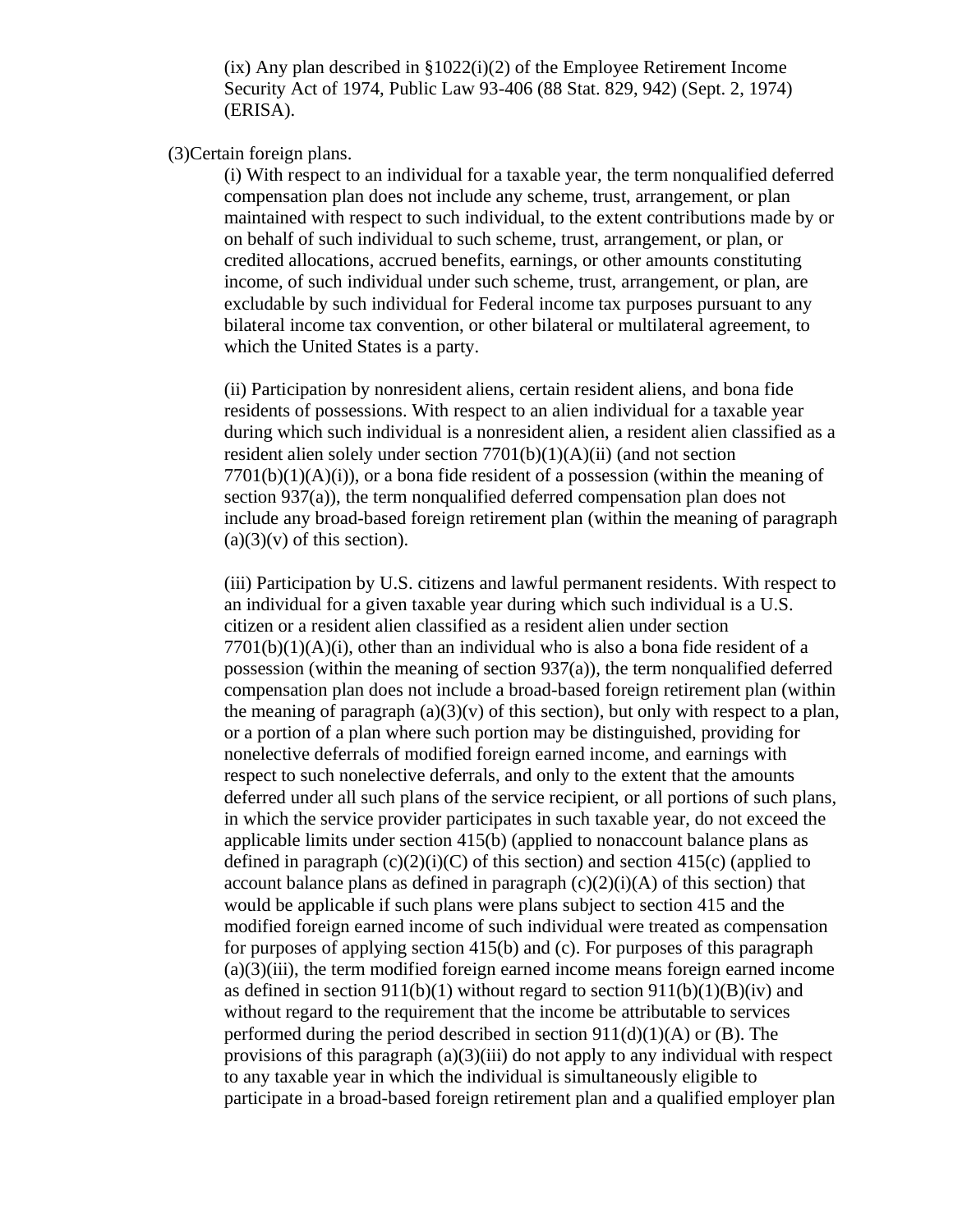described in paragraph (a)(2) of this section. For purposes of this paragraph (a)(3)(iii), an individual is eligible to participate in a qualified employer plan if under the terms of the plan and without further amendment or action by the plan sponsor, the individual is eligible to make or receive contributions or accrue benefits under the plan (regardless of whether the individual has elected to participate in the plan).

(iv) Plans subject to a totalization agreement and similar plans. The term nonqualified deferred compensation plan does not include any social security system of a jurisdiction to the extent that benefits provided under or contributions made to the system are subject to an agreement entered into pursuant to section 233 of the Social Security Act (42 U.S.C. 433) with any foreign jurisdiction. In addition, the term nonqualified deferred compensation plan does not include a social security system of a foreign jurisdiction to the extent that benefits are provided under or contributions are made to a government-mandated plan as part of that foreign jurisdiction's social security system.

(v) Broad-based foreign retirement plan. The term broad-based foreign retirement plan means a scheme, trust, arrangement, or plan (regardless of whether sponsored by a U.S. person) that is written and that, in the case of an employermaintained plan, satisfies the following conditions:

(A) The plan is nondiscriminatory insofar as the employees who, under the terms of the plan (alone or in combination with other comparable plans) and without further amendment or action by the employer, are eligible to make or receive contributions or accrue benefits under the plan other than earnings (regardless of whether the employee has elected to participate in the plan), are a wide range of employees, substantially all of whom are nonresident aliens, resident aliens classified as resident aliens solely under section  $7701(b)(1)(A)(ii)$  (and not section  $7701(b)(1)(A)(i)$ ), or bona fide residents of a possession (within the meaning of section 937(a)), including rank and file employees.

(B) The plan (alone or in combination with other comparable plans) actually provides significant benefits for a substantial majority of such covered employees.

(C) The benefits actually provided under the plan to such covered employees are nondiscriminatory.

(D) The plan contains provisions or is the subject of tax law provisions or other legal restrictions that generally discourage employees from using plan benefits for purposes other than retirement or restrict access to plan benefits before separation from service, including (but not limited to), restricting in-service distributions except in events similar to an unforeseeable emergency (as defined in  $\S1.409A-3(i)(3)(i)$ ) or hardship (as defined for purposes of section  $401(k)(2)(B)(i)(IV)$ ), or for educational purposes or the purchase of a primary residence.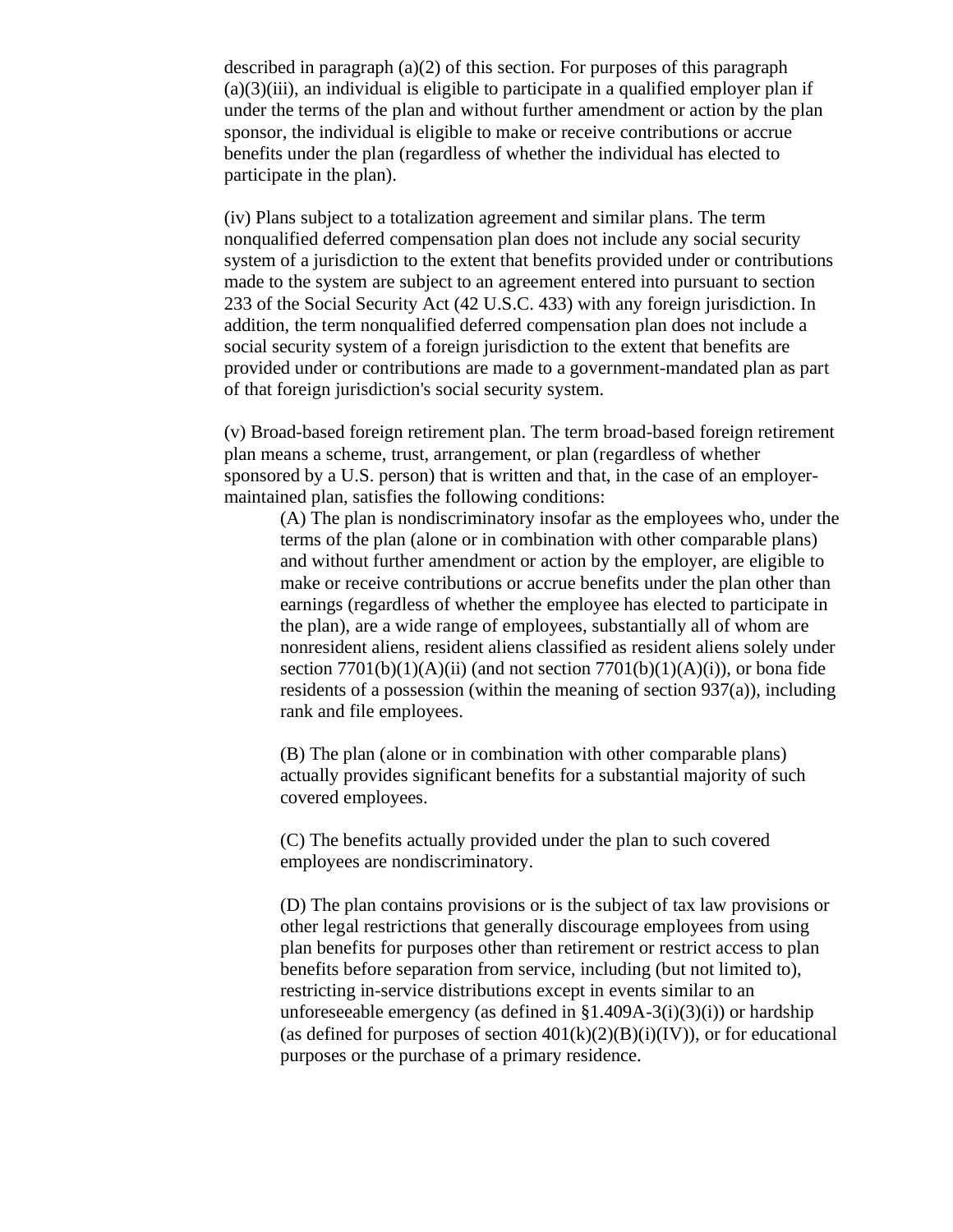(4)Section 457 plans. A nonqualified deferred compensation plan under section 457(f) may constitute a nonqualified deferred compensation plan for purposes of this paragraph (a). The rules of section 409A apply to nonqualified deferred compensation plans separately and in addition to any requirements applicable to such plans under section 457(f). In addition, nonelective deferred compensation of non-employees described in section 457(e)(12) and a grandfathered plan or arrangement described in §1.457-2(k)(4) may constitute a nonqualified deferred compensation plan for purposes of this paragraph (a). The term nonqualified deferred compensation plan does not include a length of service award to a bona fide volunteer under section  $457(e)(11)(A)(ii)$ . For purposes of the application of section 409A to a plan to which section 457 applies, a payment under the plan generally means the provision of cash or property to the service provider, provided that for purposes of the application of the short-term deferral rule set forth in paragraph (b)(4) of this section, the inclusion in income of an amount under section 457(f) is treated as a payment of the amount.

(5)Certain welfare benefits. The term nonqualified deferred compensation plan does not include a plan, or a portion of a plan, to the extent that the plan provides bona fide vacation leave, sick leave, compensatory time, disability pay, or death benefits. For these purposes, the terms "disability pay" and "death benefits" have the same meanings as provided in  $\S 31.3121(v)(2)-1(b)(4)(iv)(C)$  of this chapter, provided that for purposes of this paragraph, such disability pay and death benefits may be provided through insurance and the lifetime benefits payable under the plan are not treated as including the value of any taxable term life insurance coverage or taxable disability insurance coverage provided under the plan. The term nonqualified deferred compensation plan also does not include any Archer Medical Savings Account as described in section 220, any Health Savings Account as described in section 223, or any other medical reimbursement arrangement, including a health reimbursement arrangement, that satisfies the requirements of section 105 and section 106 such that the benefits or reimbursements provided under such arrangement are not includible in income.

(b)Deferral of compensation.

(1)In general. Except as otherwise provided in paragraphs  $(b)(3)$  through  $(b)(12)$  of this section, a plan provides for the deferral of compensation if, under the terms of the plan and the relevant facts and circumstances, the service provider has a legally binding right during a taxable year to compensation that, pursuant to the terms of the plan, is or may be payable to (or on behalf of) the service provider in a later taxable year. Such compensation is deferred compensation for purposes of section 409A, this section and §§1.409A-2 through 1.409A-6. A legally binding right to an amount that will be excluded from income when and if received does not constitute a deferral of compensation, unless the service provider has received the right in exchange for, or has the right to exchange the right for, an amount that will be includible in income (other than due to participation in a cafeteria plan described in section 125). A service provider does not have a legally binding right to compensation to the extent that compensation may be reduced unilaterally or eliminated by the service recipient or other person after the services creating the right to the compensation have been performed. However, if the facts and circumstances indicate that the discretion to reduce or eliminate the compensation is available or exercisable only upon a condition, or the discretion to reduce or eliminate the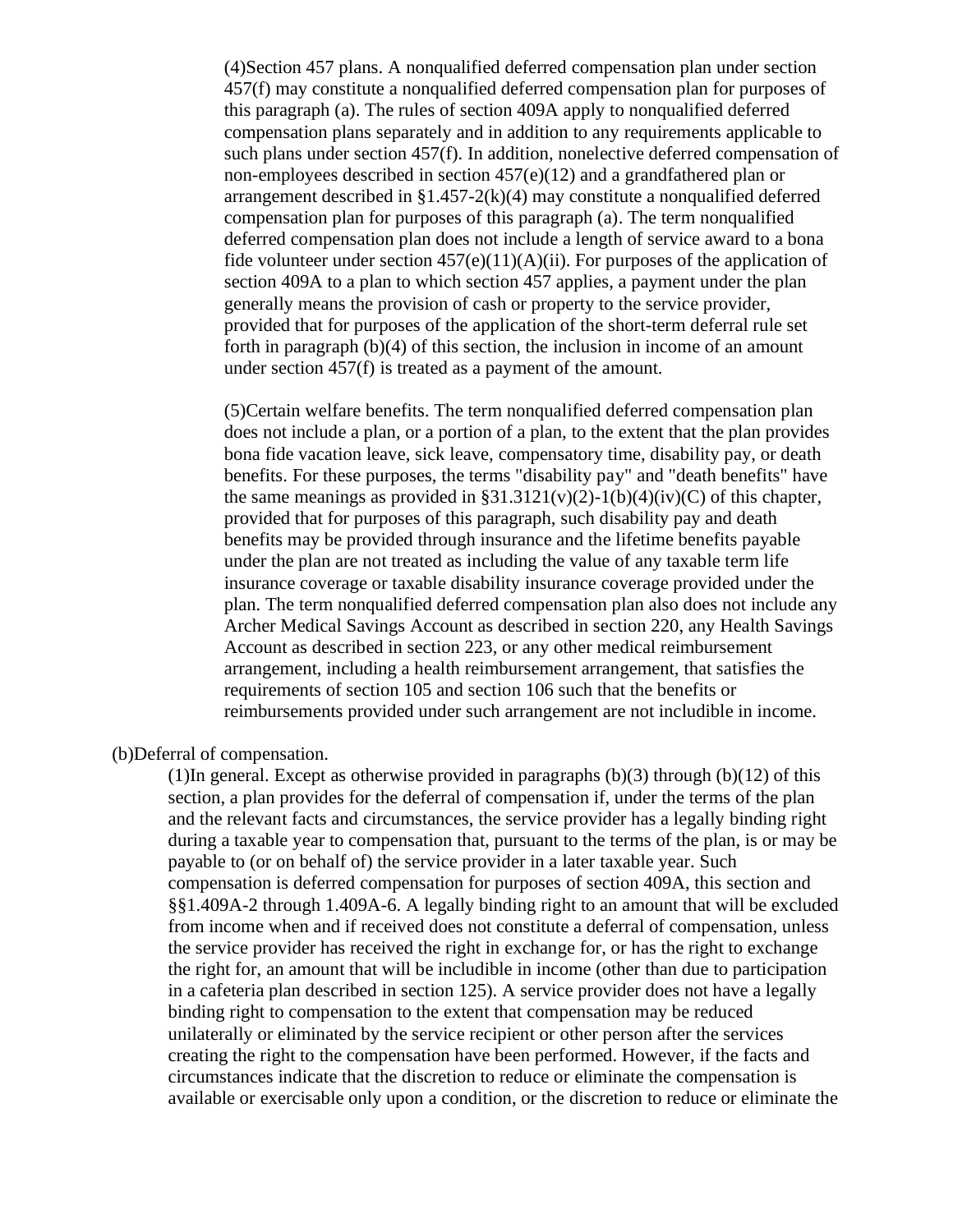compensation lacks substantive significance, a service provider will be considered to have a legally binding right to the compensation. Whether the discretion to reduce or eliminate the compensation lacks substantive significance depends on all the relevant facts and circumstances. However, where the service provider to whom the compensation may be paid has effective control of the person retaining the discretion to reduce or eliminate the compensation, or has effective control over any portion of the compensation of the person retaining the discretion to reduce or eliminate the compensation, or is a member of the family (as defined in section  $267(c)(4)$  applied as if the family of an individual includes the spouse of any member of the family) of the person retaining the discretion to reduce or eliminate the compensation, the discretion to reduce or eliminate the compensation will not be treated as having substantive significance. For this purpose, compensation is not considered subject to unilateral reduction or elimination merely because it may be reduced or eliminated by operation of the objective terms of the plan, such as the application of a nondiscretionary, objective provision creating a substantial risk of forfeiture. Similarly, a service provider does not fail to have a legally binding right to compensation merely because the amount of compensation is determined under a formula that provides for benefits to be offset by benefits provided under another plan  $(including a plan that is qualified under section 401(a))$ , or because benefits are reduced due to actual or notional investment losses, or, in a final average pay plan, subsequent decreases in compensation.

(2)Earnings. References to the deferral of compensation or deferred compensation include references to earnings. When the right to earnings is specified under the terms of the plan, the legally binding right to earnings arises at the time of the deferral of the compensation to which the earnings relate. A plan may provide that the time and form of payment of earnings is treated separately from the time and form of payment of the underlying compensation, so that, provided that the rules of section 409A are otherwise met, a plan may provide that earnings will be paid at a separate time or in a separate form from the payment of the underlying compensation. For the application of the deferral election rules to current payments of earnings and dividend equivalents, see §1.409A-3(e).

(3)Compensation payable pursuant to the service recipient's customary payment timing arrangement. A deferral of compensation does not occur solely because compensation is paid after the last day of the service provider's taxable year pursuant to the timing arrangement under which the service recipient normally compensates service providers for services performed during a payroll period described in section 3401(b), or with respect to a non-employee service provider, a period not longer than the payroll period described in section 3401(b) or if no such payroll period exists, a period not longer than the earlier of the normal timing arrangement under which the service provider normally compensates non-employee service providers or 30 days after the end of the service provider's taxable year.

#### (4)Short-term deferrals.

(i) In general. A deferral of compensation does not occur under a plan with respect to any payment (as defined in Sec. 1.409A-2(b)(2)) that is not a deferred payment, provided that the service provider actually or constructively receives such payment on or before the last day of the applicable 2 ½ month period. The following rules apply for purposes of this paragraph  $(b)(4)(i)$ :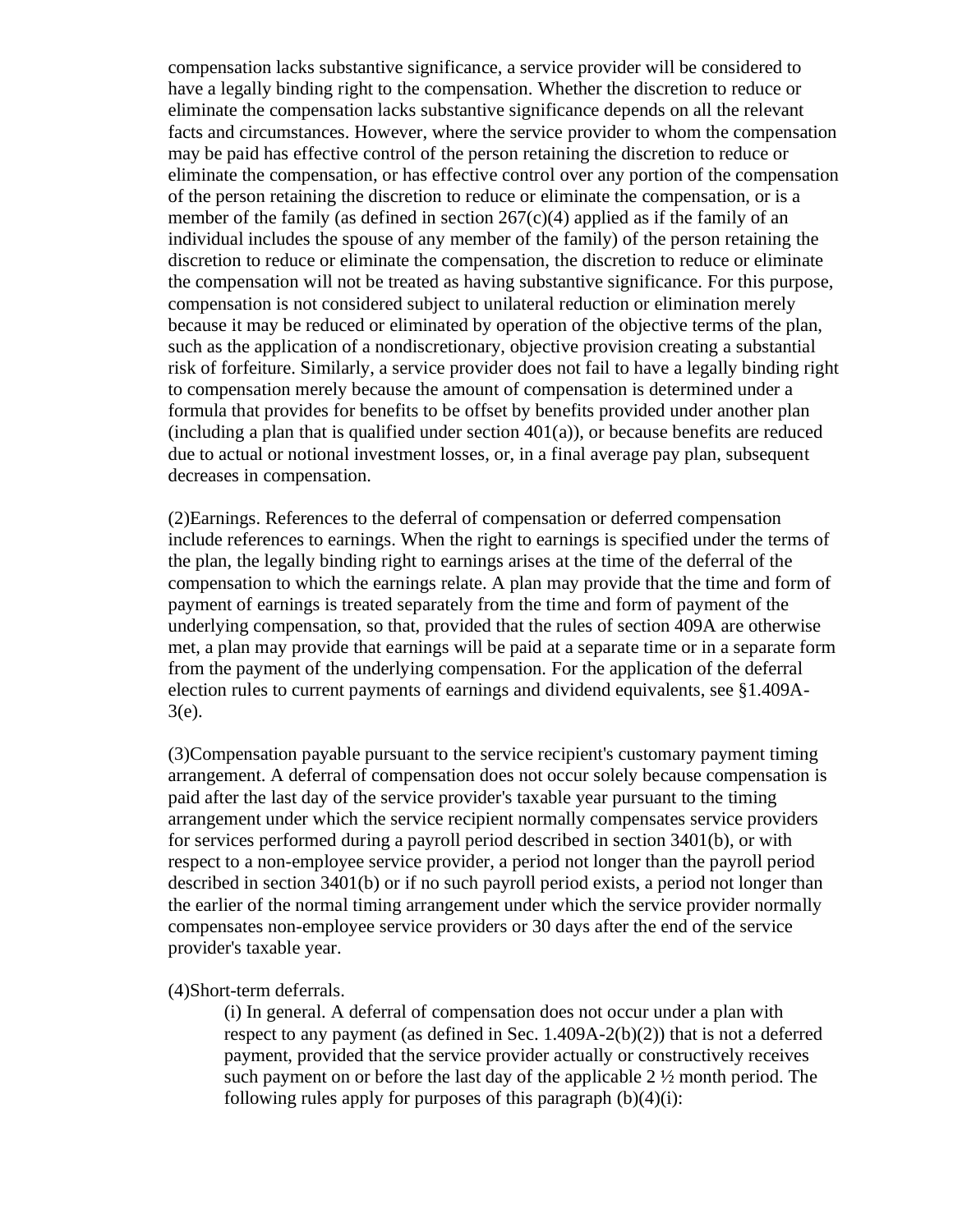(A) The applicable 2 ½ month period is the period ending on the later of the 15th day of the third month following the end of the service provider's first taxable year in which the right to the payment is no longer subject to a substantial risk of forfeiture or the 15th day of the third month following the end of the service recipient's first taxable year in which the right to the payment is no longer subject to a substantial risk of forfeiture.

(B) A payment is treated as actually or constructively received if the payment is includible in income, including if the payment is includible in income under section 83, the economic benefit doctrine, section 402(b), or section 457(f).

(C) A right to a payment that is never subject to a substantial risk of forfeiture is considered to be no longer subject to a substantial risk of forfeiture on the first date the service provider has a legally binding right to the payment.

(D) A payment is a deferred payment if it is made pursuant to a provision of a plan that provides for the payment to be made or completed on or after any date, or upon or after the occurrence of any event, that will or may occur later than the end of the applicable 2 ½ month period, such as a separation from service, death, disability, change in control event, specified time or schedule of payment, or unforeseeable emergency, regardless of whether an amount is actually paid as a result of the occurrence of such a payment date or event during the applicable 2 ½ month period. If a plan provides that the service provider or service recipient may make an election under the plan (including an election under  $§1.409A-2(a)(4)$  of a different payment date, schedule, or event, such right is disregarded for this purpose. In such cases, whether a plan provides for a deferred payment is determined based on the payment date, schedule, or event that would apply if no such election were made, except that if the plan would not provide for a deferred payment absent such an election, and the service provider or service recipient makes such an election, whether the plan provides for a deferred payment is determined based upon the payment date, schedule, or event that the service provider or service recipient in fact elected.

(E) A stock right provides for a deferred payment if such right includes any provision pursuant to which the holder of the stock right will or may have the right to exercise the stock right after the applicable 2 ½ month period.

(F) This paragraph  $(b)(4)(i)$  is applied separately to each payment (as defined in  $$1.409A-2(b)(2)$  required to be made under a plan.

(G) If a plan provides for a deferred payment with respect to part of a payment (for example a life annuity or a series of installment amounts treated as a single payment), the plan provides for a deferred payment with respect to the entire payment.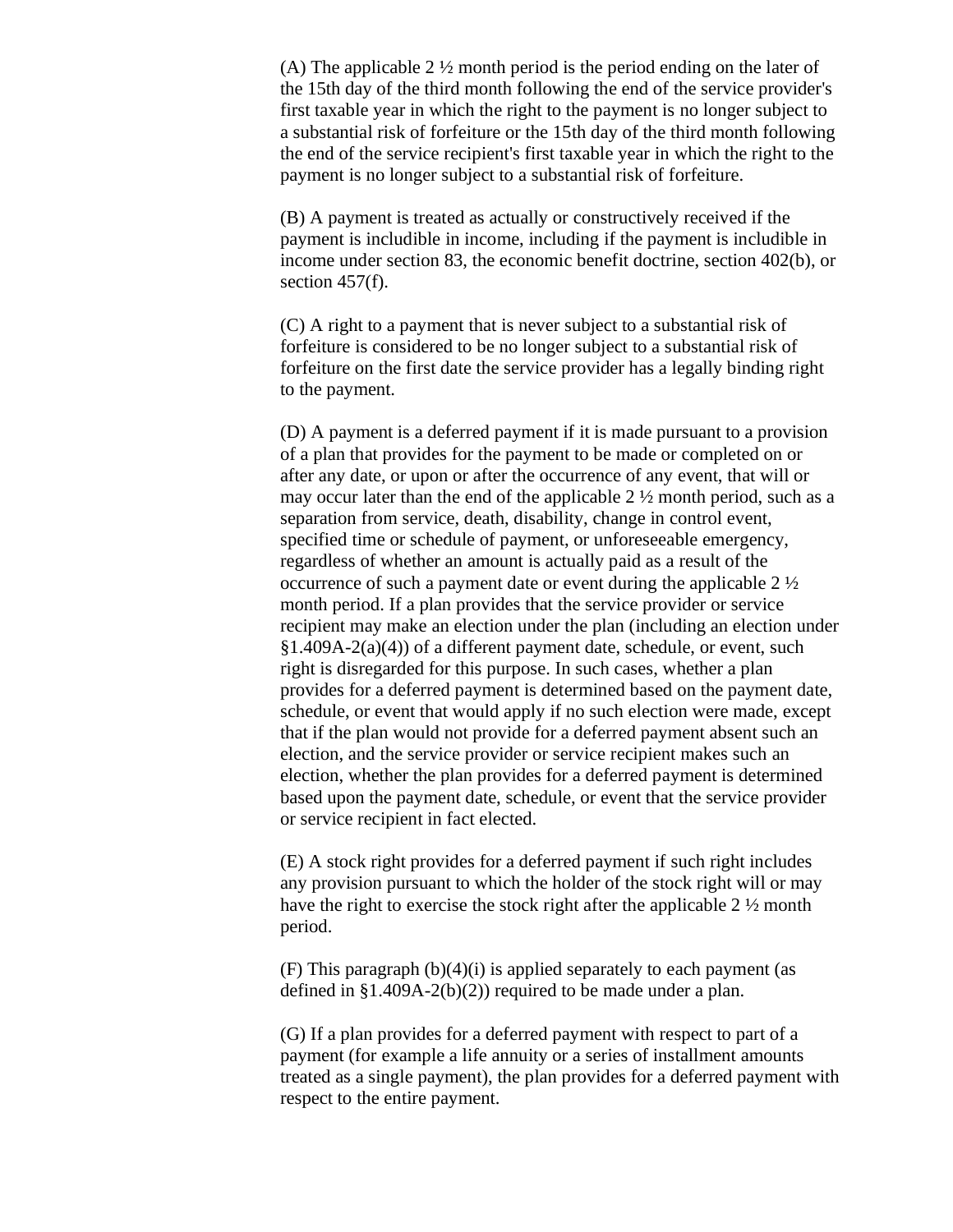(ii) Certain delayed payments. A payment that otherwise qualifies as a short-term deferral under paragraph (b)(4)(i) of this section but is made after the applicable  $2 \frac{1}{2}$  month period may continue to qualify as a short-term deferral if the taxpayer establishes that it was administratively impracticable to make the payment by the end of the applicable 2 ½ month period and, as of the date upon which the legally binding right to the compensation arose, such impracticability was unforeseeable, or the taxpayer establishes that making the payment by the end of the applicable  $2 \frac{1}{2}$  month period would have jeopardized the ability of the service recipient to continue as a going concern, and provided further that the payment is made as soon as administratively practicable or as soon as the payment would no longer have such effect. For purposes of this paragraph (b)(4)(ii), an action or failure to act of the service provider or a person under the service provider's control, such as a failure to provide necessary information or documentation, is not an unforeseeable event. In addition, a payment that otherwise qualifies as a short-term deferral under paragraph (b)(4)(i) of this section but is made after the applicable 2  $\frac{1}{2}$  month period may continue to qualify as a short-term deferral if the taxpayer establishes that the service recipient reasonably anticipated that the service recipient's deduction with respect to such payment otherwise would not be permitted by application of section 162(m), and, as of the date the legally binding right to the payment arose, a reasonable person would not have anticipated the application of section 162(m) at the time of the payment, and provided further that the payment is made as soon as reasonably practicable following the first date on which the service recipient anticipates or reasonably should anticipate that, if the payment were made on such date, the service recipient's deduction with respect to such payment would no longer be restricted due to the application of section 162(m). For additional rules applicable to certain transaction-based compensation, see §1.409A- $3(i)(5)(iv)(A)$ .

(iii) Examples. The following examples illustrate the provisions of this paragraph (b)(4). In these examples, except as otherwise noted, each employee and each employer has a calendar year taxable year and each employee is an individual who is employed by the specified employer.

Example (1). On November 1, 2008, Employer Z awards a bonus to Employee A such that Employee A has a legally binding right to the payment as of November 1, 2008, that is not subject to a substantial risk of forfeiture. The bonus plan does not provide for a payment date or a deferred payment. The bonus plan will not be considered to have provided for a deferral of compensation if the bonus is paid or made available to Employee A on or before March 15, 2009.

Example (2). Employer Y has a taxable year ending August 31. On November 1, 2008, Employer Y awards a bonus to Employee B so that Employee B has a legally binding right to the payment as of November 1, 2008, that is not subject to a substantial risk of forfeiture. The bonus plan does not provide for a payment date or a deferred payment. The bonus plan will not be considered to have provided for a deferral of compensation if the bonus is paid or made available to Employee B on or before November 15, 2009.

Example (3). On November 1, 2008, Employer X awards a bonus to Employee C such that Employee C has a legally binding right to the payment as of November 1, 2008. Under the bonus plan, Employee C will forfeit the bonus unless Employee C continues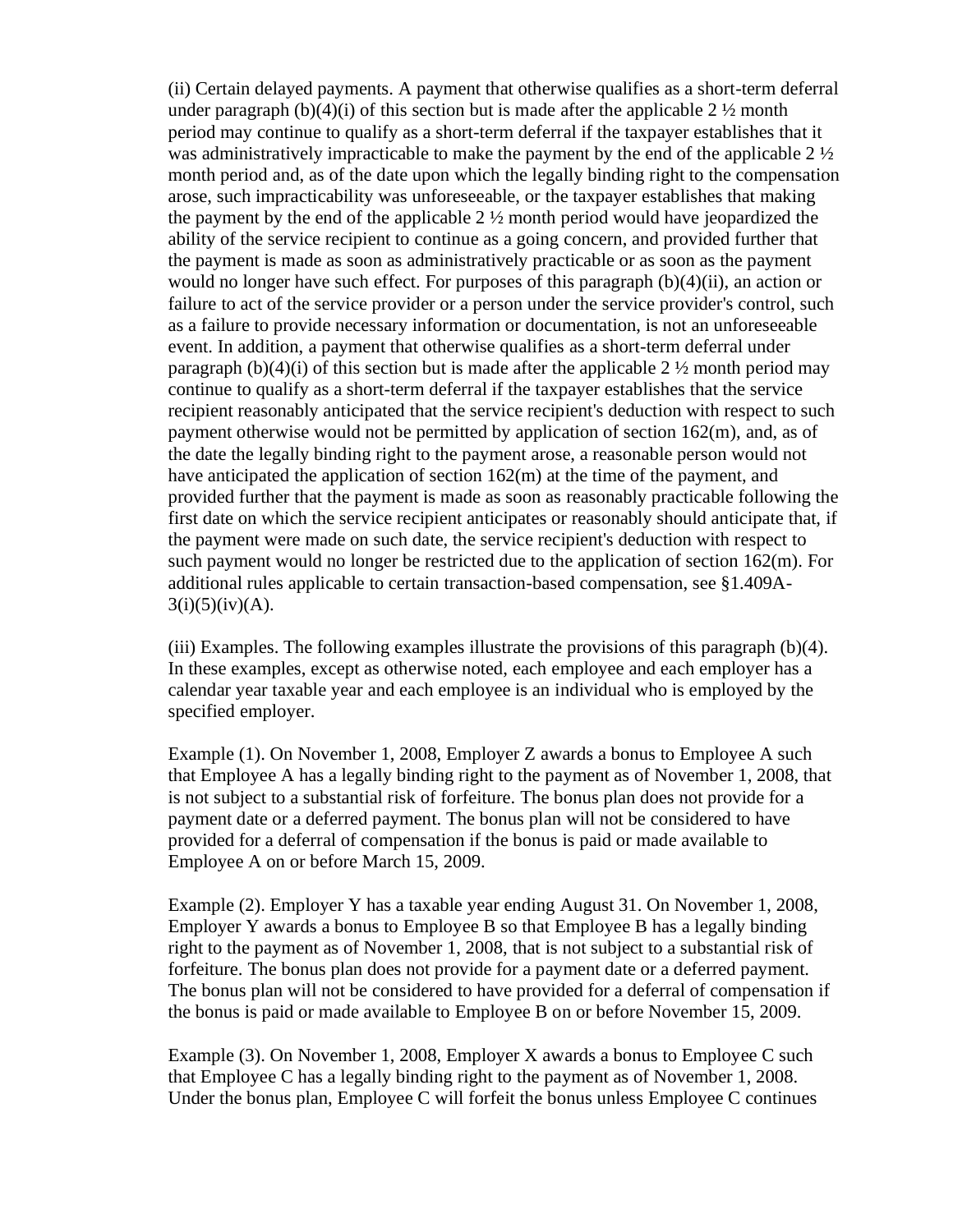performing services through December 31, 2010. The right to the payment is subject to a substantial risk of forfeiture through December 31, 2010. Employee C has the right to make a written election not later than December 31, 2009, to receive the bonus on or after December 31, 2015, but Employee C does not make such election. The bonus plan does not provide for a default payment date or a deferred payment in the absence of an election by Employee C. The bonus plan will not be considered to have provided for a deferral of compensation if the bonus is paid or made available to Employee C on or before March 15, 2011.

Example (4). On November 1, 2008, Employer W awards a bonus to Employee D such that Employee D has a legally binding right to the payment as of November 1, 2008. Under the bonus plan, the bonus will be determined based on services performed during the period from January 1, 2009 through December 31, 2010. The bonus is scheduled to be paid as a lump sum payment on February 15, 2011. Under the bonus plan, Employee D will forfeit the bonus unless Employee D continues performing services through the scheduled payment date (February 15, 2011). Provided that at all times before the scheduled payment date Employee D is required to continue to perform services to retain the right to the bonus, and the bonus is paid on or before March 15, 2012, the bonus plan will not be considered to have provided for a deferral of compensation.

Example (5). On November 1, 2008, Employer V awards a bonus to Employee E such that Employee E has a legally binding right to the payment as of November 1, 2008. Under the bonus plan, Employee E will forfeit the bonus unless Employee E continues performing services through December 31, 2010. Under the bonus plan, the bonus is scheduled to be paid as a lump sum payment on July 1, 2011. By specifying a payment date after the applicable 2  $\frac{1}{2}$  month period, the bonus plan provides for a deferred payment. The bonus plan provides for a deferral of compensation, and will not qualify as a short-term deferral regardless of whether the bonus is paid or made available on or before March 15, 2011 (and generally any payment before June 1, 2011 would constitute an impermissible acceleration of a payment).

Example (6). On November 1, 2008, Employer U awards a bonus to Employee F such that Employee F has a legally binding right to the payment as of November 1, 2008, that is not subject to a substantial risk of forfeiture. The bonus plan provides for a lump sum payment upon Employee F's separation from service. Because the separation from service is an event that may occur after the applicable  $2\frac{1}{2}$  month period, the bonus plan provides for a deferred payment and therefore provides for a deferral of compensation. Accordingly, the bonus plan will not qualify as a short-term deferral regardless of whether Employee F separates from service and the bonus is paid or made available on or before March 15, 2009.

Example (7). On November 1, 2008, Employer T grants Employee G a legally binding right to the payment of a life annuity with the first annuity payment on November 1, 2013, provided that Employee G continues performing services for Employer T continuously through November 1, 2013. Because the life annuity is treated as a single payment, and because all payments of the life annuity may not occur during the applicable 2 ½ month period, the plan provides for a deferred payment and none of the amounts payable under the annuity will qualify as a short-term deferral, so that section 409A applies to all amounts that are payable under the plan.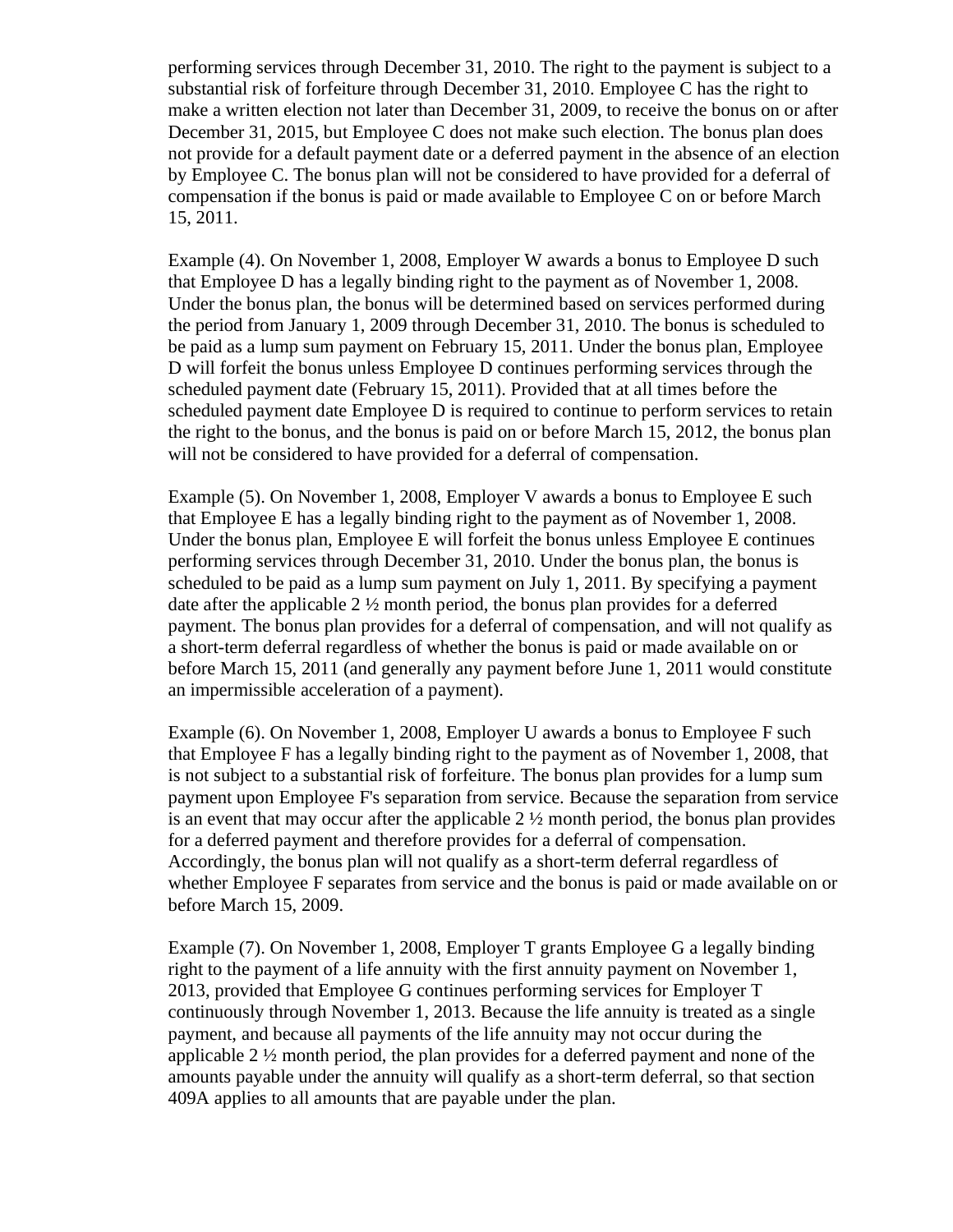Example (8). On November 1, 2008, Employer S grants Employee H a stock right providing for an exercise price less than the fair market value of the underlying stock on November 1, 2008. The stock right is subject to a substantial risk of forfeiture requiring services through November 1, 2010. The stock right becomes exercisable when the substantial risk of forfeiture lapses and expires on November 1, 2013. Employee H continues providing services through November 1, 2010, at which time the substantial risk of forfeiture lapses. The stock right provides for a deferred payment and will not qualify as a short-term deferral regardless of whether Employee H exercises the stock right on or before March 15, 2011.

(5)Stock options, stock appreciation rights, and other equity-based compensation.

(i) Stock rights.

(A) Nonstatutory stock options not providing for the deferral of compensation. An option to purchase service recipient stock does not provide for a deferral of compensation if-

(1) The exercise price may never be less than the fair market value of the underlying stock (disregarding lapse restrictions as defined in §1.83-3(i)) on the date the option is granted and the number of shares subject to the option is fixed on the original date of grant of the option;

(2) The transfer or exercise of the option is subject to taxation under section 83 and §1.83-7; and

(3) The option does not include any feature for the deferral of compensation other than the deferral of recognition of income until the later of the following:

(i) The exercise or disposition of the option under §1.83-7.

(ii) The time the stock acquired pursuant to the exercise of the option first becomes substantially vested (as defined in §1.83- 3(b)).

(B) Stock appreciation rights not providing for the deferral of compensation. A right to compensation based on the appreciation in value of a specified number of shares of service recipient stock occurring between the date of grant and the date of exercise of such right (a stock appreciation right) does not provide for a deferral of compensation if-

(1) Compensation payable under the stock appreciation right cannot be greater than the excess of the fair market value of the stock (disregarding lapse restrictions as defined in  $\S1.83-3(i)$  on the date the stock appreciation right is exercised over an amount specified on the date of grant of the stock appreciation right (the stock appreciation right exercise price), with respect to a number of shares fixed on or before the date of grant of the right;

(2) The stock appreciation right exercise price may never be less than the fair market value of the underlying stock (disregarding lapse restrictions as defined in §1.83-3(i)) on the date the right is granted; and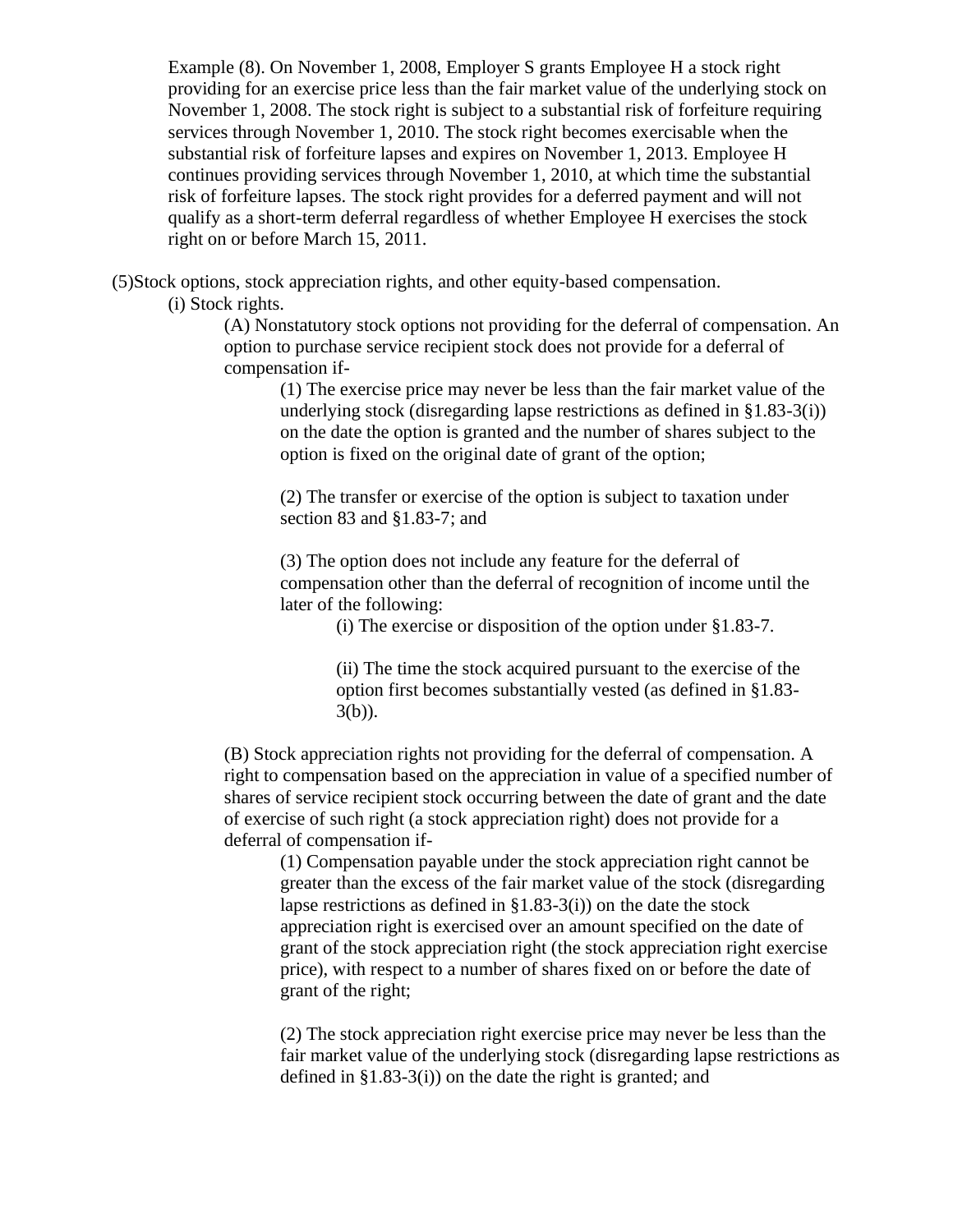(3) The stock appreciation right does not include any feature for the deferral of compensation other than the deferral of recognition of income until the exercise of the stock appreciation right.

(C) Stock rights that may provide for the deferral of compensation. An option to purchase stock other than service recipient stock, or a stock appreciation right with respect to stock other than service recipient stock, generally will provide for the deferral of compensation within the meaning of this paragraph (b). If under the terms of an option to purchase service recipient stock (other than an incentive stock option described in section 422 or a stock option granted under an employee stock purchase plan described in section 423), the exercise price is or could become less than the fair market value of the stock (disregarding lapse restrictions as defined in  $\S$  1.83-3(i)) on the date of grant, the grant of the option generally will provide for the deferral of compensation within the meaning of this paragraph (b). If under the terms of a stock appreciation right with respect to service recipient stock, the compensation payable under the stock appreciation right is or could be any amount greater than, with respect to a predetermined number of shares, the excess of the fair market value of the stock (disregarding lapse restrictions as defined in §1.83-3(i)) on the date the stock appreciation right is exercised over the fair market value of the stock (disregarding lapse restrictions as defined in §1.83-3(i)) on the date of grant of the stock appreciation right, the grant of the stock appreciation right generally will provide for a deferral of compensation within the meaning of this paragraph (b).

(D) Feature for the deferral of compensation. To the extent a stock right provides a right other than the right to receive cash or stock on the date of exercise and such additional right would otherwise allow compensation to be deferred beyond the date of exercise, the entire arrangement (including the underlying stock right) provides for the deferral of compensation. For purposes of this paragraph (b)(5)(i), neither the right to receive substantially nonvested stock (as defined in §1.83-3(b)) upon the exercise of a stock right, nor the right to pay the exercise price with previously acquired shares, constitutes a feature for the deferral of compensation.

 $(E)$  Rights to dividends. For purposes of this paragraph  $(b)(5)(i)$ , the right, directly or indirectly contingent upon the exercise of a stock right, to receive an amount equal to all or part of the dividends or other distributions (other than stock dividends described in paragraph  $(b)(5)(v)(H)$  of this section) declared and paid on the number of shares underlying the stock right between the date of grant and the date of exercise of the stock right constitutes an offset to the exercise price of the stock option or an increase in the amount payable under the stock appreciation right (generally causing such stock right to be subject to section 409A). A plan providing a right to dividends or other distributions declared and paid on the number of shares underlying a stock right, the payment of which is not contingent upon, or otherwise payable on, the exercise of the stock right, may provide for a deferral of compensation, but the existence of the right to receive such an amount will not be treated as a reduction to the exercise price of (or an increase to the compensation payable under) the stock right. Thus, a right to such dividends or distributions that is not contingent, directly or indirectly, upon the exercise of a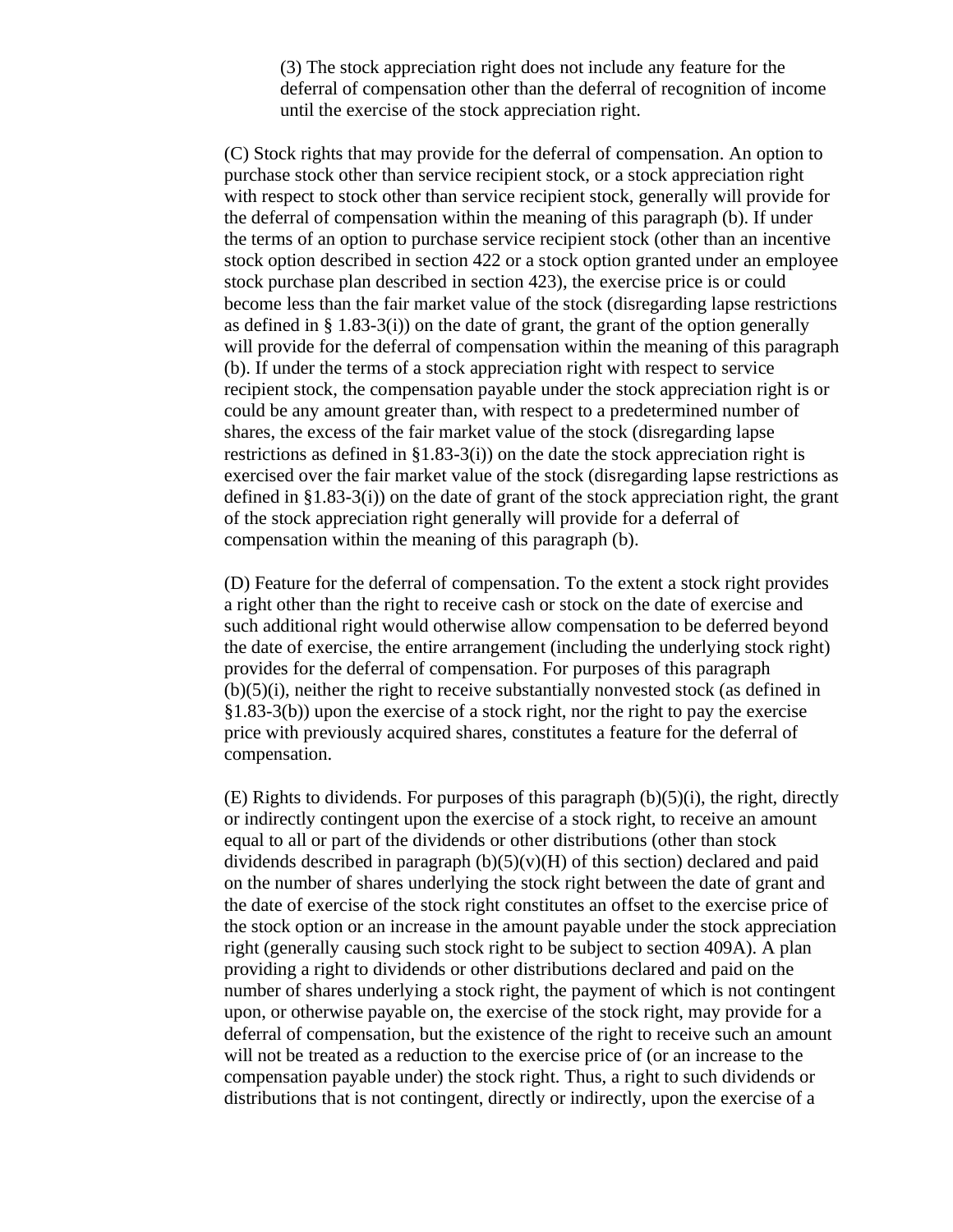stock right will not cause the related stock right to fail to satisfy the requirements of the exclusion from the definition of a deferral of compensation provided in paragraphs  $(b)(5)(i)(A)$  and  $(B)$  of this section.

(ii) Statutory stock options. The grant of an incentive stock option as described in section 422, or the grant of an option under an employee stock purchase plan described in section 423 (including the grant of an option with an exercise price discounted in accordance with section  $423(b)(6)$  and the accompanying regulations), does not constitute a deferral of compensation. However, the exclusion for statutory stock options under this paragraph  $(b)(5)(ii)$  does not apply to a modification, extension, or renewal of a statutory option that is treated as the grant of a new option that is not a statutory option. See §1.424-1(e). In such event, the option is treated for purposes of this paragraph (b) as if it had been a nonstatutory stock option from the date of the original grant. Accordingly, if such modification, extension, or renewal of the stock option would have been treated as the grant of a new option or as causing the option to have had a deferral feature from the date of grant under paragraph  $(b)(5)(v)$  of this section, the modification, extension, or renewal of the stock option is treated as the grant of a new option or as causing the option to have had a deferral feature from the date of grant for purposes of this paragraph  $(b)(5)$ .

#### (iii) Service recipient stock.

(A) In general. Except as otherwise provided in paragraphs  $(b)(5)(iii)(B)$ ,  $(C)$ , and (D) of this section, the term service recipient stock means a class of stock that, as of the date of grant, is common stock for purposes of section 305 and the regulations thereunder of a corporation that is an eligible issuer of service recipient stock (as defined in paragraph  $(b)(5)(iii)(E)$  of this section). Notwithstanding the foregoing, the term service recipient stock does not include a class of stock that has any preference as to distributions other than distributions of service recipient stock and distributions in liquidation of the issuer. The term service recipient stock also does not include any stock that is subject to a mandatory repurchase obligation (other than a right of first refusal), or a put or call right that is not a lapse restriction as defined in  $\S 1.83-3(i)$ , if the stock price under such right or obligation is based on a measure other than the fair market value (disregarding lapse restrictions as defined in  $\S 1.83-3(i)$ ) of the equity interest in the corporation represented by the stock.

(B) American depositary receipts. An American depositary receipt or American depositary share may constitute service recipient stock, to the extent that the stock traded on a foreign securities market to which the American depositary receipt or American depositary share relates qualifies as service recipient stock.

(C) Mutual company units. Mutual company units may constitute service recipient stock. For this purpose, the term mutual company unit means a fixed percentage of the overall value of a non-stock mutual company or association. For purposes of determining the value of the mutual company unit, the unit may be valued in accordance with the rules set forth in paragraph  $(b)(5)(iv)(B)$  of this section governing valuation of service recipient stock the shares of which are not traded on an established securities market, applied as if the mutual company were a stock corporation with one class of common stock and the number of shares of such stock determined according to such fixed percentage. For example, an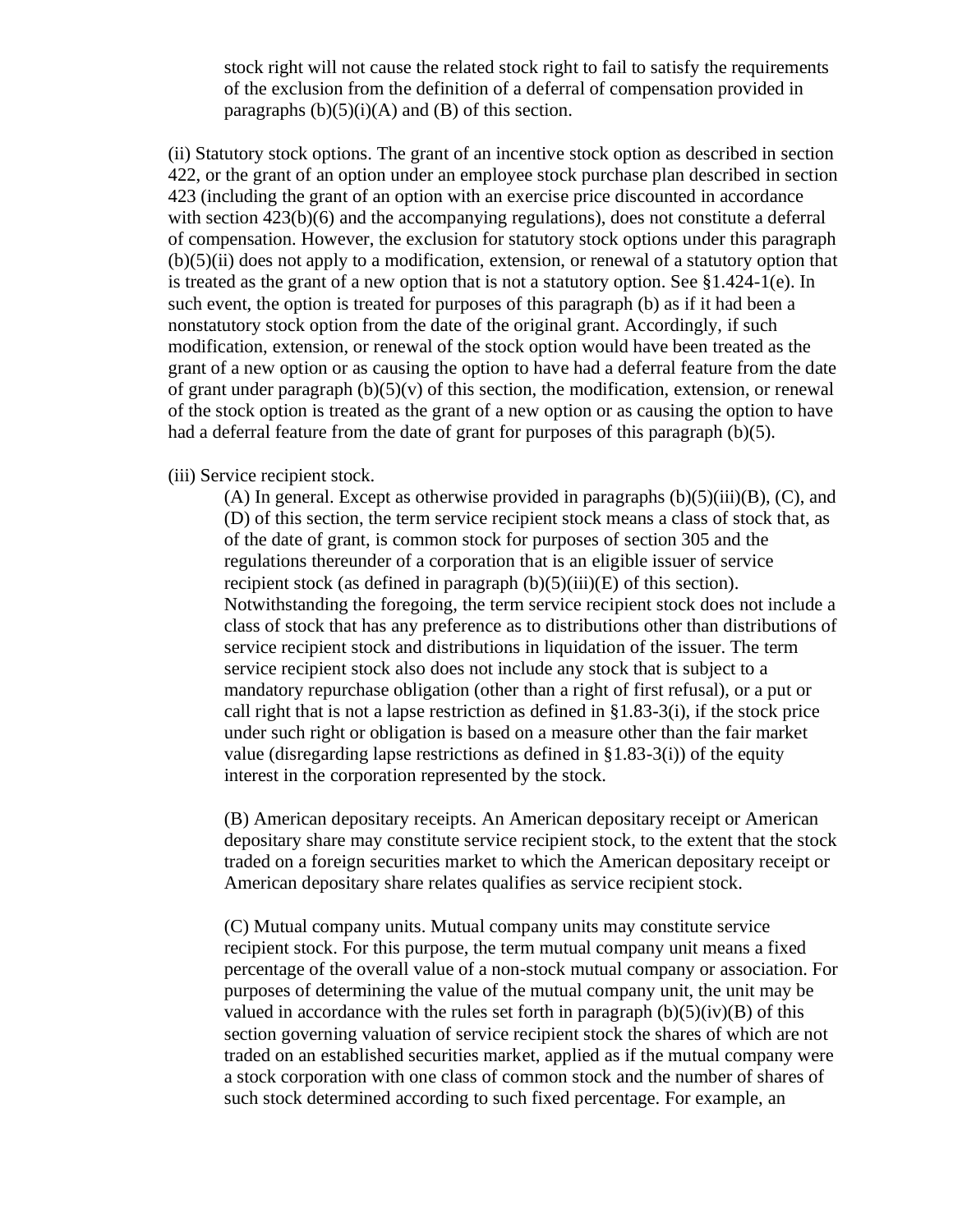appreciation right based on the appreciation of 10 mutual company units, where each unit is defined as one percent of the overall value of the mutual company, would be valued as if the appreciation right were based upon 10 shares of a corporation, with 100 shares of common stock (and no other class of stock), the shares of which are not readily tradable on an established securities market.

(D) Other entities. An interest in an entity other than a corporation or non-stock mutual company or association may constitute service recipient stock to the extent designated by the Commissioner in revenue procedures, notices, or other guidance published in the Internal Revenue Bulletin (see §601.601(d)(2) of this chapter).

## (E) Eligible issuer of service recipient stock.

(1) In general. The term eligible issuer of service recipient stock means only the corporation for which the service provider provides direct services on the date of grant of the stock right (if the entity receiving such services is a corporation), and any corporation in a chain of corporations or other entities in which each corporation or other entity has a controlling interest in another corporation or other entity in the chain, ending with the corporation or other entity that has a controlling interest in the corporation or other entity for which the service provider provides direct services on the date of grant of the stock right. For this purpose, the term controlling interest has the same meaning as provided in  $$1.414(c)-2(b)(2)(i)$ , provided that the language "at least 50 percent" is used instead of "at least 80 percent" each place it appears in  $$1.414(c)-2(b)(2)(i)$ . In addition, where the use of such stock with respect to the grant of a stock right to such service provider is based upon legitimate business criteria, the term controlling interest has the same meaning as provided in §1.414(c)-  $2(b)(2)(i)$ , provided that the language "at least 20 percent" is used instead of "at least 80 percent" each place it appears in  $\S 1.414(c) - 2(b)(2)(i)$ . For purposes of determining ownership of an interest in an organization, the rules of §§1.414(c)-3 and 1.414(c)-4 apply. The determination of whether a grant is based on legitimate business criteria is based on the facts and circumstances, focusing primarily on whether there is a sufficient nexus between the service provider and the issuer of the stock right so that the grant serves a legitimate non-tax business purpose other than simply providing compensation to the service provider that is excluded from the requirements of section 409A. For example, stock of a corporation that owns an interest in a joint venture involving an operating business, used with respect to stock rights granted to service providers of the joint venture who are former service providers of such corporation, generally will constitute use of service recipient stock based upon legitimate business criteria, and therefore could constitute service recipient stock with respect to such service providers if the corporation owns at least 20 percent of the joint venture and the other requirements of this paragraph  $(b)(5)(iii)$  are met. Similarly, the legitimate business criteria requirement generally would be met if the corporate venturer issued such a right to an employee of the joint venture who it reasonably expected would in the future become an employee of the corporate venturer. However, where a service provider has no real nexus with a corporate venturer, such as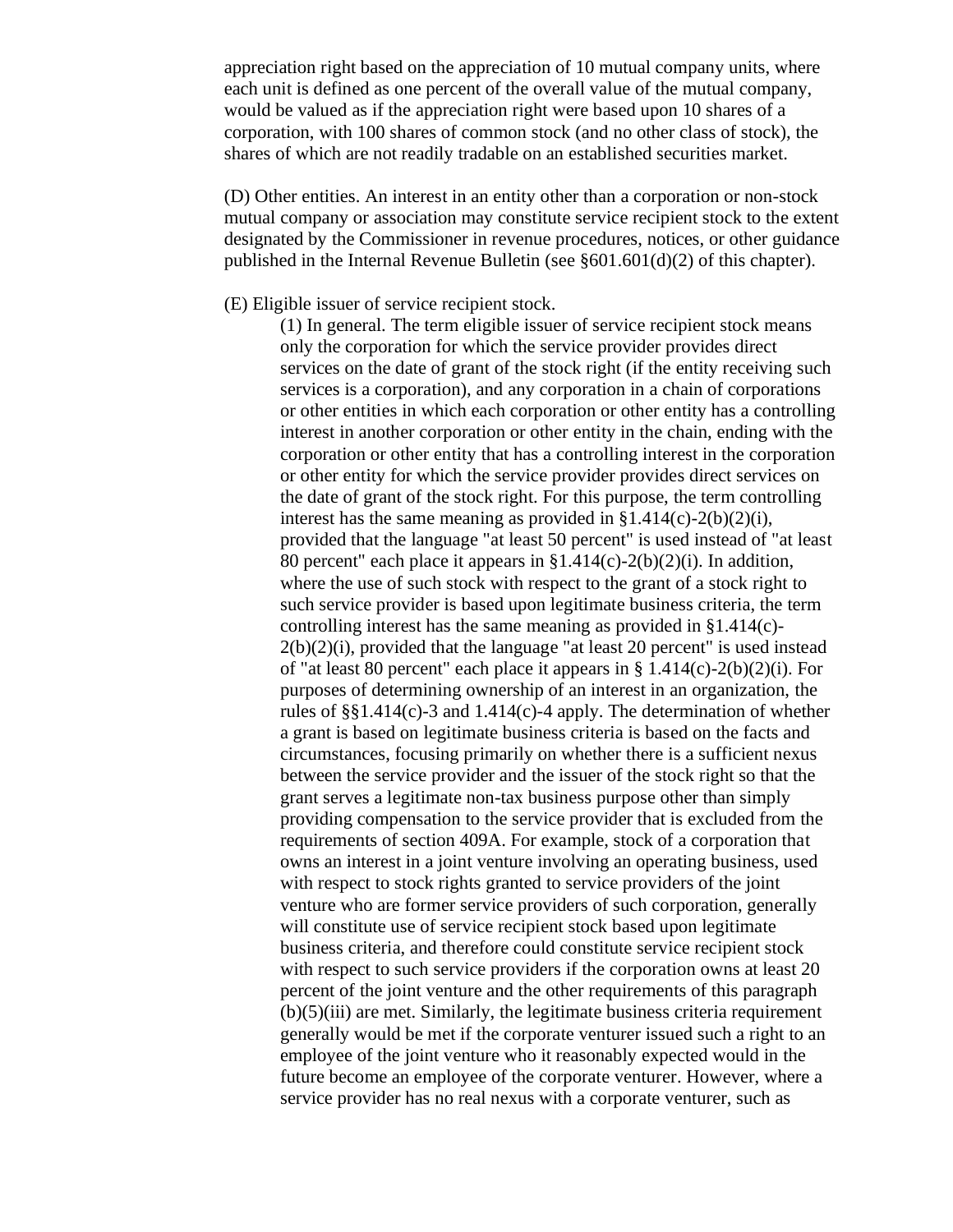generally happens when the corporate venturer is a passive investor in the service recipient joint venture, a stock right issued to that employee on the investor corporation's stock generally would not be based upon legitimate business criteria. Similarly, where a corporation holds only a minority interest in an entity that in turn holds a minority interest in the entity for which the service provider performs services, such that the corporation holds only an insubstantial indirect interest in the entity receiving the services, legitimate business criteria generally would not exist for issuing a stock right on the corporation's stock to the service provider.

(2) Investment vehicles. Notwithstanding the provisions of paragraph  $(b)(5)(iii)(E)(1)$  of this section, except as to a service provider providing services directly to such corporation, for purposes of this paragraph (b)(5), an eligible issuer of service recipient stock does not include any corporation whose primary purpose is to serve as an investment vehicle with respect to the corporation's minority ownership interests in entities other than the service recipient.

(3) Corporate structures established or transactions undertaken for purposes of avoiding coverage under section 409A. Notwithstanding the provisions of paragraph  $(b)(5)(iii)(E)(1)$  of this section, an eligible issuer of service recipient stock does not include any corporation within a group of entities treated as a single service recipient if a purpose of the establishment of the structure of the ownership, or a purpose of a significant transaction between or among two or more entities comprising a single service recipient, is to provide deferred compensation not subject to the application of section 409A. If an entity becomes a member of a group of corporations or other entities treated as a single service recipient, and the primary source of income or value of such entity arises from the provision of management services to other members of the service recipient group, it is presumed that such structure was established for purposes of avoiding the application of section 409A if any stock rights are issued with respect to such entity.

(4) Substitutions and assumptions by reason of a corporate transaction. If the requirements of paragraph  $(b)(5)(v)(D)$  of this section are met such that the substitution of a new stock right pursuant to a corporate transaction for an outstanding stock right, or the assumption of an outstanding stock right pursuant to a corporate transaction, would not be treated as the grant of a new stock right or a change in the form of payment for purposes of this section and §§1.409A-2 through 1.409A-6, the stock underlying the stock right that replaced the stock right that is substituted or assumed will be treated as service recipient stock for purposes of applying this paragraph (b)(5) to the replacement stock rights if such underlying stock otherwise satisfies the requirements of paragraph  $(b)(5)(iii)(A)$  of this section. For example, if by reason of a spinoff transaction (under which the stock of a subsidiary corporation is distributed to the stockholders of a distributing corporation), a stock option to purchase distributing corporation stock is replaced with a stock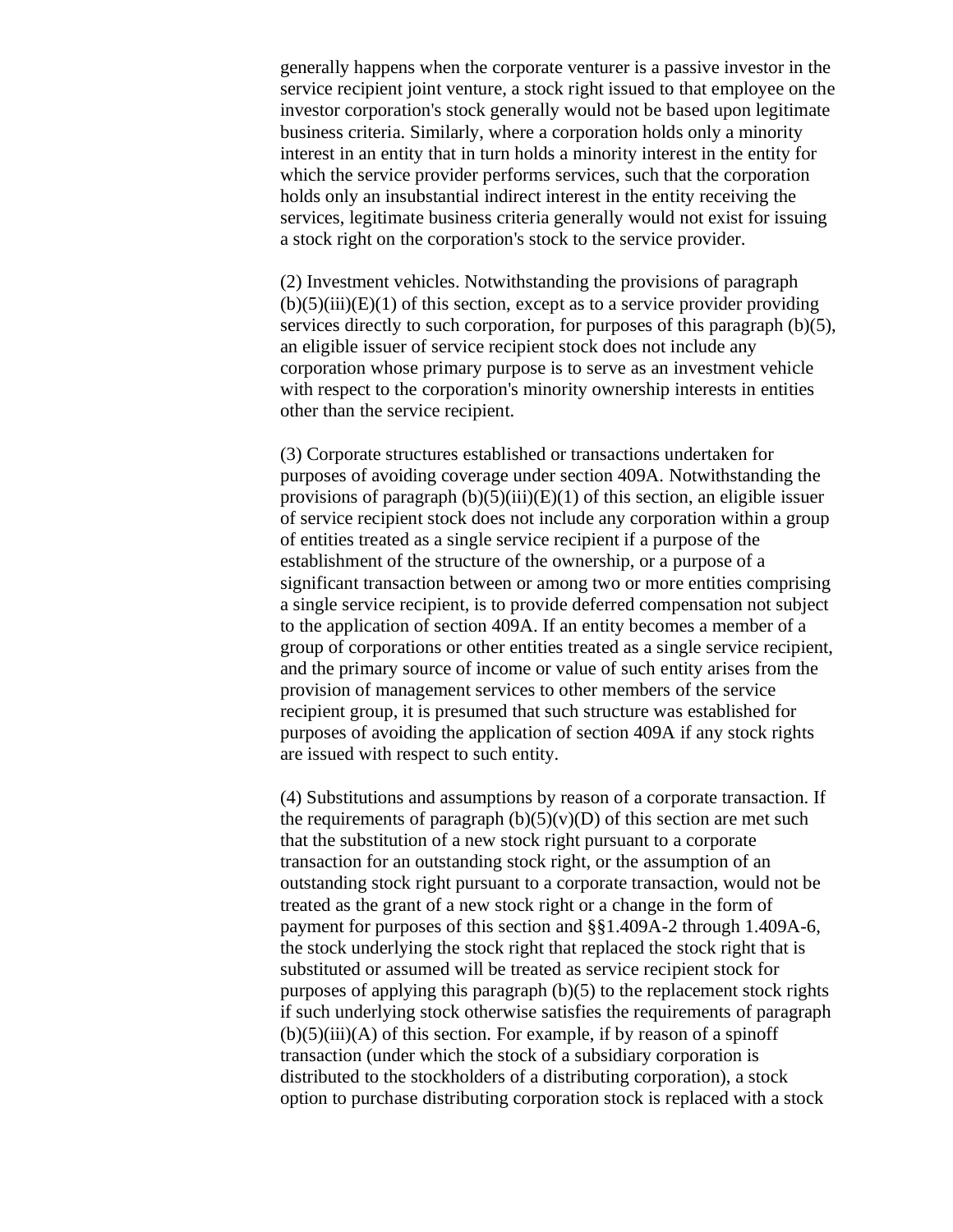option to purchase distributing corporation stock and a stock option to purchase the spun off subsidiary corporation's stock (each otherwise satisfying the requirements of paragraph  $(b)(5)(iii)(A)$  of this section), and where such substitution is not treated as a modification of the original stock option pursuant to paragraph  $(b)(5)(v)(D)$  of this section, both the distributing corporation stock and the subsidiary corporation stock are treated as service recipient stock for purposes of applying this paragraph (b)(5) to the replacement stock options.

(iv) Determination of the fair market value of service recipient stock.

(A) Stock readily tradable on an established securities market. For purposes of paragraph  $(b)(5)(i)$  of this section, in the case of service recipient stock that is readily tradable on an established securities market, the fair market value of the stock may be determined based upon the last sale before or the first sale after the grant, the closing price on the trading day before or the trading day of the grant, the arithmetic mean of the high and low prices on the trading day before or the trading day of the grant, or any other reasonable method using actual transactions in such stock as reported by such market. The determination of fair market value also may be determined using an average selling price during a specified period that is within 30 days before or 30 days after the applicable valuation date, provided that the program under which the stock right is granted, including a program with a single participant, must irrevocably specify the commitment to grant the stock right with an exercise price set using such an average selling price before the beginning of the specified period. For this purpose, the term average selling price refers to the arithmetic mean of such selling prices on all trading days during the specified period, or the average of such prices over the specified period weighted based on the volume of trading of such stock on each trading day during such specified period. To satisfy this requirement, the service recipient must designate the recipient of the stock right, the number and class of shares of stock that are subject to the stock right, and the method for determining the exercise price including the period over which the averaging will occur, before the beginning of the specified averaging period. Notwithstanding the forgoing provisions of this paragraph  $(b)(5)(iv)(A)$ , where applicable foreign law requires that a compensatory stock right be priced based upon a specific price averaging method and period, a stock right granted in accordance with such applicable foreign law will be treated as meeting the requirements of this paragraph  $(b)(5)(iv)(A)$ , provided that the averaging period does not exceed 30 days.

(B) Stock not readily tradable on an established securities market.

(1) In general. For purposes of paragraph  $(b)(5)(i)$  of this section, in the case of service recipient stock that is not readily tradable on an established securities market, the fair market value of the stock as of a valuation date means a value determined by the reasonable application of a reasonable valuation method. The determination whether a valuation method is reasonable, or whether an application of a valuation method is reasonable, is made based on the facts and circumstances as of the valuation date. Factors to be considered under a reasonable valuation method include, as applicable, the value of tangible and intangible assets of the corporation, the present value of anticipated future cash-flows of the corporation, the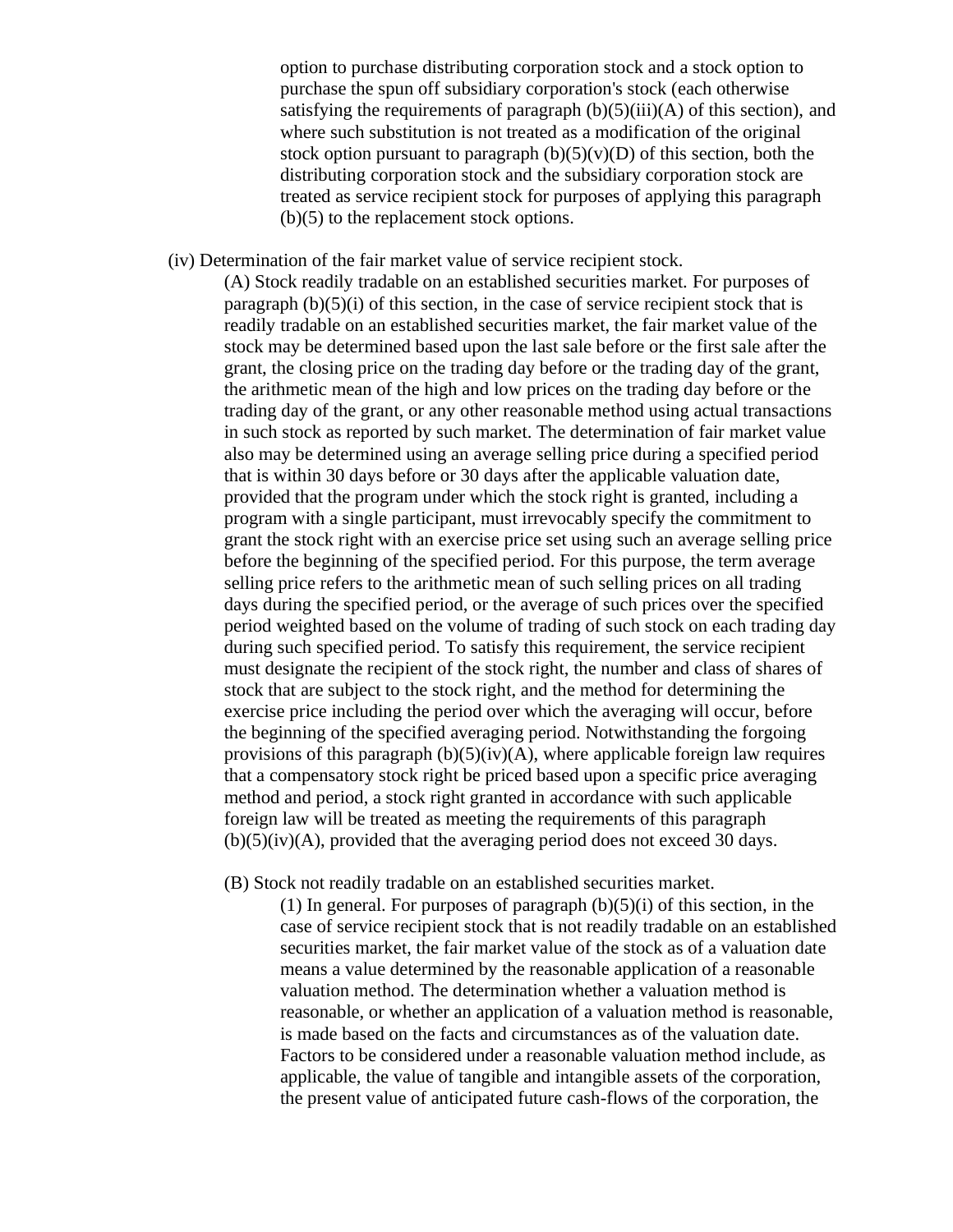market value of stock or equity interests in similar corporations and other entities engaged in trades or businesses substantially similar to those engaged in by the corporation the stock of which is to be valued, the value of which can be readily determined through nondiscretionary, objective means (such as through trading prices on an established securities market or an amount paid in an arm's length private transaction), recent arm's length transactions involving the sale or transfer of such stock or equity interests, and other relevant factors such as control premiums or discounts for lack of marketability and whether the valuation method is used for other purposes that have a material economic effect on the service recipient, its stockholders, or its creditors. The use of a valuation method is not reasonable if such valuation method does not take into consideration in applying its methodology all available information material to the value of the corporation. Similarly, the use of a value previously calculated under a valuation method is not reasonable as of a later date if such calculation fails to reflect information available after the date of the calculation that may materially affect the value of the corporation (for example, the resolution of material litigation or the issuance of a patent) or the value was calculated with respect to a date that is more than 12 months earlier than the date for which the valuation is being used. The service recipient's consistent use of a valuation method to determine the value of its stock or assets for other purposes, including for purposes unrelated to compensation of service providers, is also a factor supporting the reasonableness of such valuation method.

(2) Presumption of reasonableness. For purposes of this paragraph  $(b)(5)(iv)(B)$ , the use of any of the following methods of valuation is presumed to result in a reasonable valuation, provided that the Commissioner may rebut such a presumption upon a showing that either the valuation method or the application of such method was grossly unreasonable:

> (i) A valuation of a class of stock determined by an independent appraisal that meets the requirements of section  $401(a)(28)(C)$  and the regulations as of a date that is no more than 12 months before the relevant transaction to which the valuation is applied (for example, the date of grant of a stock option).

> (ii) A valuation based upon a formula that, if used as part of a nonlapse restriction (as defined in Sec. 1.83-3(h)) with respect to the stock, would be considered to be the fair market value of the stock pursuant to Sec. 1.83-5, provided that such stock is valued in the same manner for purposes of any transfer of any shares of such class of stock (or any substantially similar class of stock) to the issuer or any person that owns stock possessing more than 10 percent of the total combined voting power of all classes of stock of the issuer (applying the stock attribution rules of Sec. 1.424- 1(d)), other than an arm's length transaction involving the sale of all or substantially all of the outstanding stock of the issuer, and such valuation method is used consistently for all such purposes,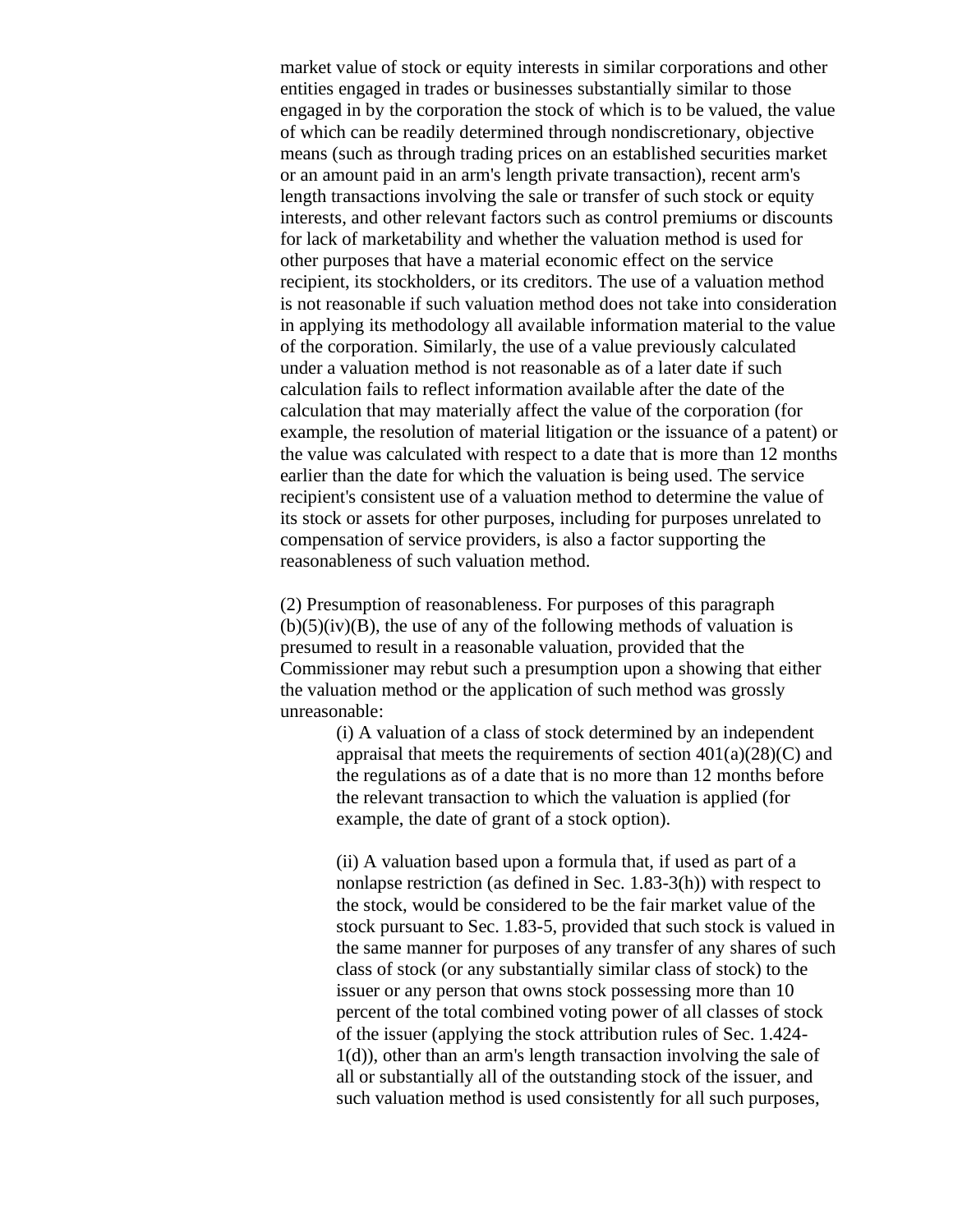and provided further that this paragraph  $(b)(5)(iv)(B)(2)(ii)$  does not apply with respect to stock subject to a stock right payable in stock, where the stock acquired pursuant to the exercise of the stock right is transferable other than through the operation of a nonlapse restriction.

(iii) A valuation, made reasonably and in good faith and evidenced by a written report that takes into account the relevant factors described in paragraph  $(b)(5)(iv)(B)(1)$  of this section, of illiquid stock of a start-up corporation. For this purpose, illiquid stock of a start-up corporation means service recipient stock of a corporation that has no material trade or business that it or any predecessor to it has conducted for a period of 10 years or more and has no class of equity securities that are traded on an established securities market (as defined in paragraph (k) of this section), where such stock is not subject to any put, call, or other right or obligation of the service recipient or other person to purchase such stock (other than a right of first refusal upon an offer to purchase by a third party that is unrelated to the service recipient or service provider and other than a right or obligation that constitutes a lapse restriction as defined in §1.83-3(i)), and provided that this paragraph  $(b)(5)(iv)(B)(2)(iii)$  does not apply to the valuation of any stock if the service recipient or service provider may reasonably anticipate, as of the time the valuation is applied, that the service recipient will undergo a change in control event as described in §1.409A- $3(i)(5)(v)$  or  $$1.409A-3(i)(5)(vii)$  within the 90 days following the action to which the valuation is applied, or make a public offering of securities within the 180 days following the action to which the valuation is applied. For purposes of this paragraph  $(b)(5)(iv)(B)(2)(iii)$ , a valuation will not be treated as made reasonably and in good faith unless the valuation is performed by a person or persons that the corporation reasonably determines is qualified to perform such a valuation based on the person's or persons" significant knowledge, experience, education, or training. Generally, a person will be qualified to perform such a valuation if a reasonable individual, upon being apprised of such knowledge, experience, education, and training, would reasonably rely on the advice of such person with respect to valuation in deciding whether to accept an offer to purchase or sell the stock being valued. For this purpose, significant experience generally means at least five years of relevant experience in business valuation or appraisal, financial accounting, investment banking, private equity, secured lending, or other comparable experience in the line of business or industry in which the service recipient operates.

(3) Use of alternative methods. For purposes of this paragraph (b)(5), a different valuation method may be used for each separate action for which a valuation is relevant, provided that a single valuation method is used for each separate action and, once used, may not retroactively be altered. For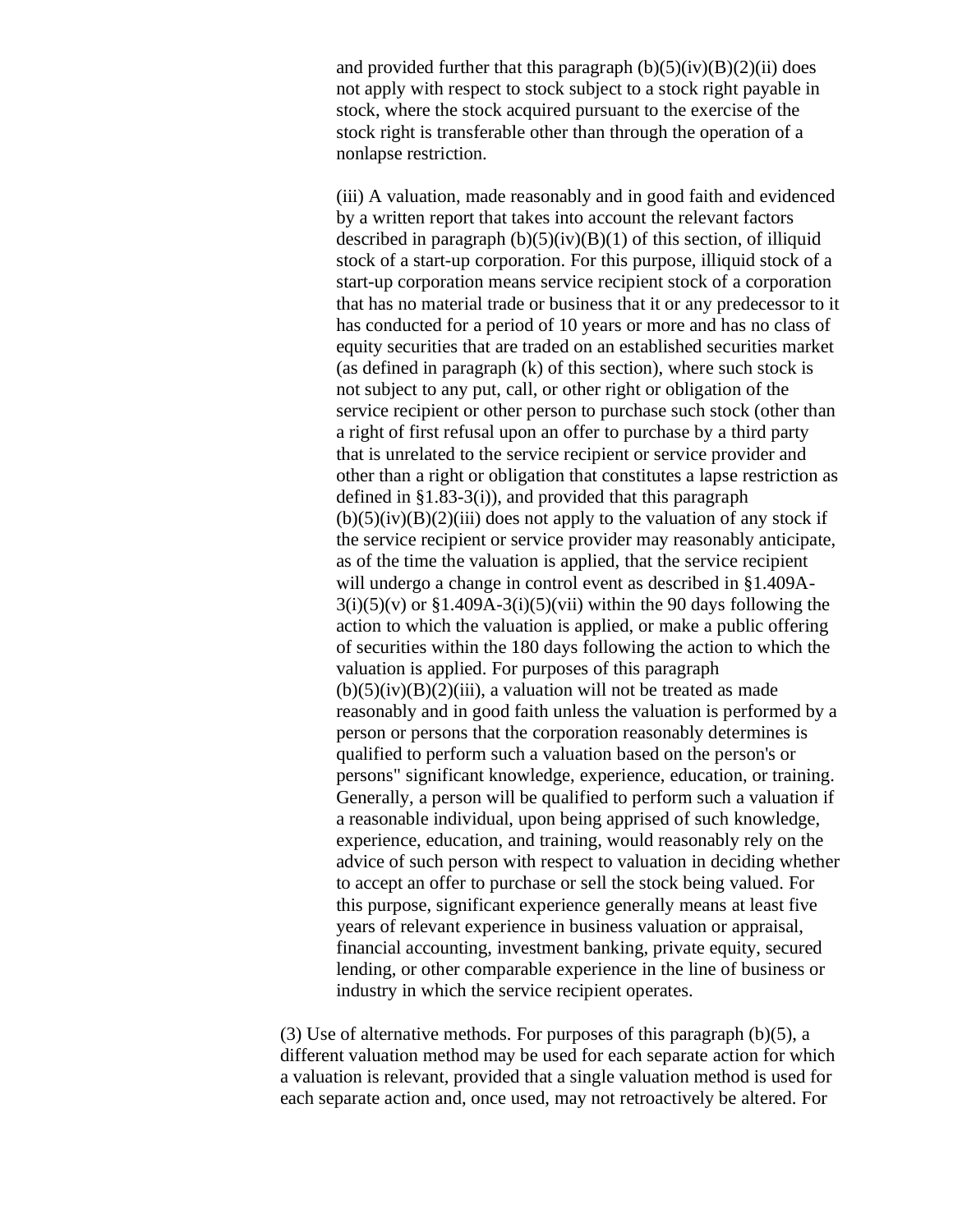example, one valuation method may be used to establish the exercise price of a stock option, and a different valuation method may be used to determine the value at the date of the repurchase of stock pursuant to a put or call right. However, once an exercise price or amount to be paid has been established, the exercise price or amount to be paid may not be changed through the retroactive use of another valuation method. In addition, notwithstanding the foregoing, where after the date of grant, but before the date of exercise or transfer, of the stock right, the service recipient stock to which the stock right relates becomes readily tradable on an established securities market, the service recipient must use the valuation method set forth in paragraph  $(b)(5)(iv)(A)$  of this section for purposes of determining the payment at the date of exercise or the purchase of the stock, as applicable.

(v) Modifications, extensions, substitutions, and assumptions of stock rights.

(A) Treatment of modified and extended stock rights. A modification of the terms of a stock right within the meaning of paragraph  $(b)(5)(v)(B)$  of this section is considered to be the grant of a new stock right. The new stock right may or may not constitute a deferral of compensation under paragraph (b)(5)(i) of this section, determined at the date of grant of the new stock right. If there is an extension of a stock right (within the meaning of paragraph  $(b)(5)(v)(C)$  of this section), the stock right is treated as having had an additional deferral feature from the original date of grant of the stock right, and therefore will be treated as a plan providing for the deferral of compensation from the original grant date for purposes of this paragraph (b).

(B) Modification in general. Except as otherwise provided in paragraph  $(b)(5)(v)$ of this section, the term modification means any change in the terms of the stock right (or change in the terms of the plan pursuant to which the stock right was granted or in the terms of any other agreement governing the stock right) that may provide the holder of the stock right with a direct or indirect reduction in the exercise price of the stock right regardless of whether the holder in fact benefits from the change in terms. A change in the terms of the stock right shortening the period during which the stock right is exercisable is not a modification. It is not a modification to add a feature providing the ability to tender previously acquired stock for the stock purchasable under the stock right, or to withhold or have withheld shares of stock to facilitate the payment of the exercise price or the employment taxes or required withholding taxes resulting from the exercise of the stock right. In addition, it is not a modification for the grantor to exercise discretion specifically reserved under a stock right with respect to the transferability of the stock right.

(C) Extensions.

(1) In general. An extension of a stock right refers to the provision to the holder of an additional period of time within which to exercise the stock right beyond the time originally prescribed under the terms of the stock right, the conversion or exchange of a stock right for a legally binding right to compensation in a future taxable year, or the addition of any feature for the deferral of compensation not permitted in paragraph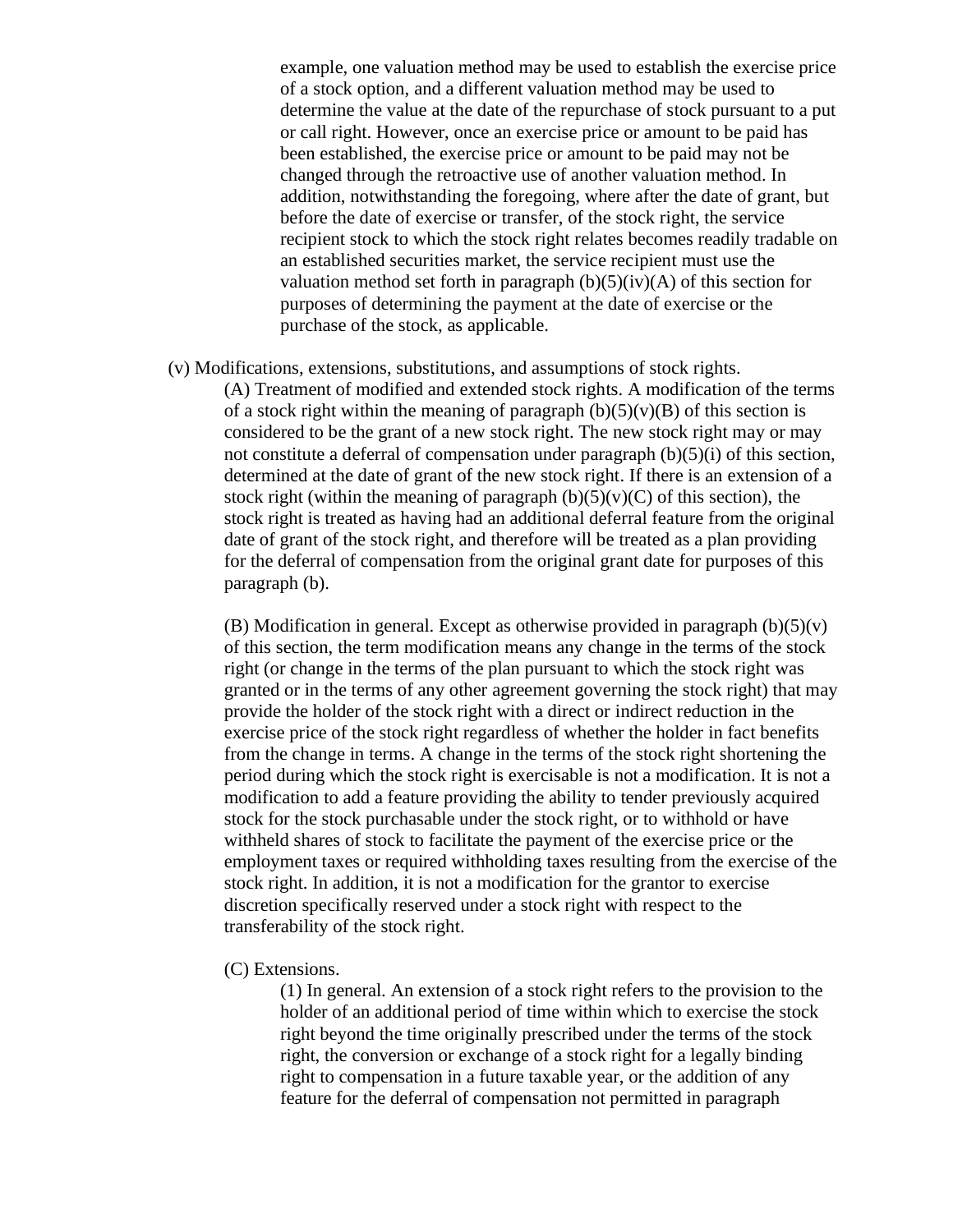$(b)(5)(i)(A)(3)$  of this section (in the case of a stock option) or not permitted in paragraph  $(b)(5)(i)(B)(3)$  of this section (in the case of a stock appreciation right) to the terms of the stock right, other than at a time when the exercise price of the stock right equals or exceeds the fair market value of the service recipient stock that could be purchased (in the case of an option) or the fair market value of the service recipient stock used to determine the payment to the service provider (in the case of a stock appreciation right), and includes a renewal of such right that has such effect. It is not an extension if the exercise period of a stock right is extended to a date no later than the earlier of the latest date upon which the stock right could have expired by its original terms under any circumstances or the 10th anniversary of the original date of grant of the stock right. If the exercise period of a stock right is extended at a time when the exercise price of the stock right equals or exceeds the fair market value of the service recipient stock that could be purchased (in the case of an option) or the fair market value of the service recipient stock used to determine the payment to the service provider (in the case of a stock appreciation right), it is not an extension of the original stock right. Instead, in such a case, the original stock right is treated as modified rather than extended and a new stock right is treated as having been granted for purposes of this section. In addition, it is not an extension of a stock right if the expiration of the stock right is tolled while the holder cannot exercise the stock right because such an exercise would violate an applicable Federal, state, local, or foreign law, or would jeopardize the ability of the service recipient to continue as a going concern, provided that the period during which the stock right may be exercised is not extended more than 30 days after the exercise of the stock right first would no longer violate an applicable Federal, state, local, and foreign laws or would first no longer jeopardize the ability of the service recipient to continue as a going concern. For this purpose, a provision of foreign law shall be considered applicable only to foreign earned income (as defined under section 911(b)(1) without regard to section 911(b)(1)(B)(iv) and without regard to the requirement that the income be attributable to services performed during the period described in section  $911(d)(1)(A)$  or (B)) from sources within the foreign country that promulgated such law.

(2) Certain extensions before April 10, 2007. An extension of a stock right before April 10, 2007 solely in order to provide the holder of such stock right an additional period of time beyond the time originally prescribed under the terms of such stock right within which to exercise the stock right is disregarded for purposes of applying the rules contained in paragraph  $(b)(5)(v)(C)(1)$  of this section. For purposes of applying the rules contained in paragraph  $(b)(5)(v)(C)(1)$  of this section on and after April 10, 2007, such a stock right is treated as having specified at the date of grant the time within which to exercise such stock right that was prescribed under the terms of such stock right in effect on April 10, 2007. Nothing in this paragraph  $(b)(5)(v)(C)(2)$  affects any other action treated as the extension of a stock right, including the addition of a deferral feature.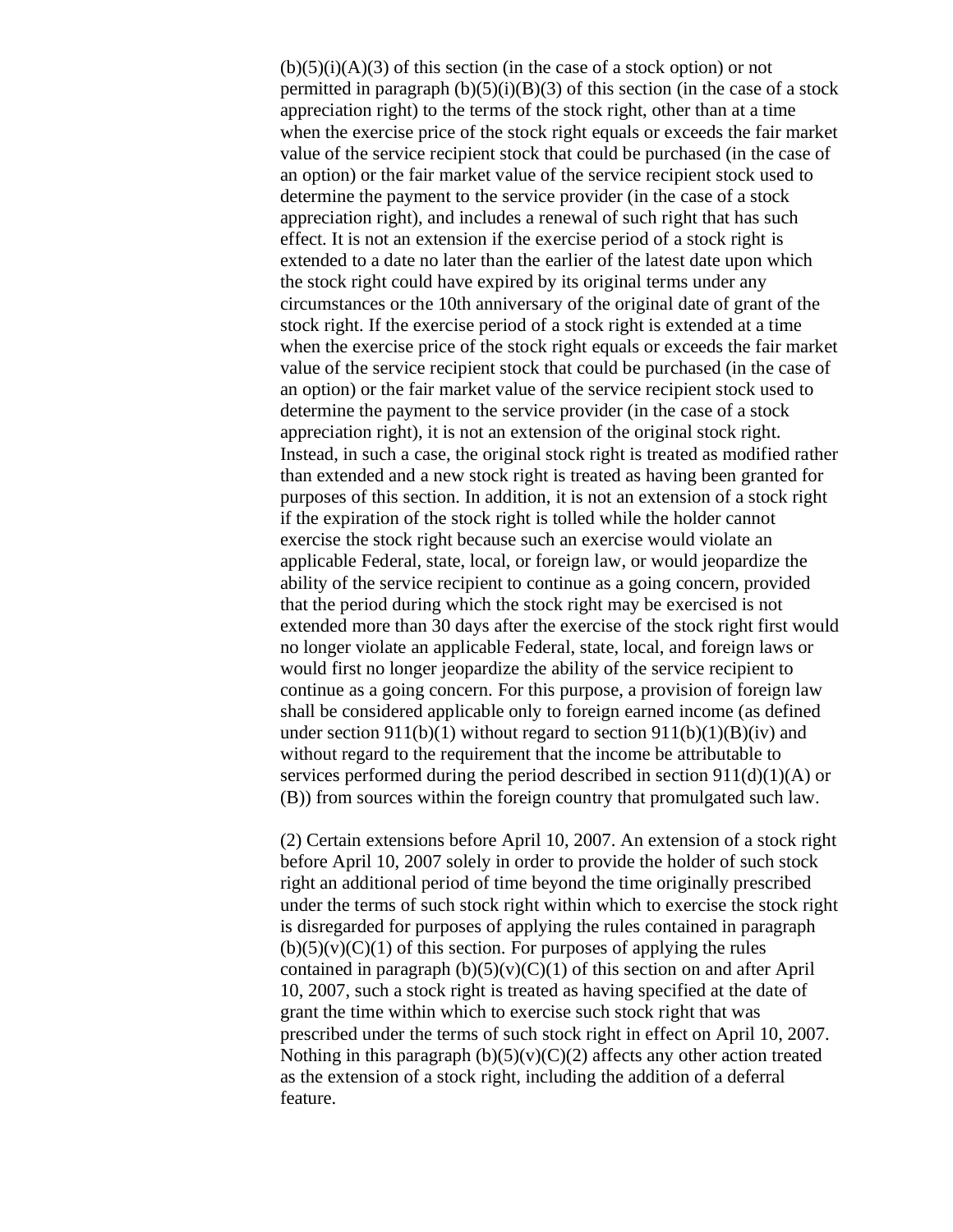(3) Examples. The following examples illustrate the provisions of this paragraph  $(b)(5)(v)(C)$ . In the examples, each employee is an individual employed by the specified employer, and each employee and each employer has a calendar year taxable year.

Example (1). On July 1, 2009, Employer Z grants Employee A a nonstatutory stock option that does not provide for the deferral of compensation in accordance with paragraph  $(b)(5)(i)(A)$  of this section. The terms of the nonstatutory stock option provide that the exercise period of the stock option expires on the earlier of July 1, 2019, or 3 months after Employee A's separation from service. On July 1, 2011, Employee A separates from service. On the same day, Employee A and Employer Z change the exercise period of the option so that it expires on July 1, 2013. Because the exercise period of the stock right is not extended beyond July 1, 2019, the change is not an extension for purposes of this paragraph  $(b)(5)(v)(C)$ .

Example (2). The facts are the same as in Example 1 except that Employee A separates from service on July 1, 2018, and on the same day, Employee A and Employer Z change the exercise period of the option so that it expires on July 1, 2020. As of July 1, 2018, the fair market value of the underlying stock exceeds the exercise price. Because the exercise period of the stock right is extended beyond July 1, 2019, the change is an extension for purposes of this paragraph  $(b)(5)(v)(C)$ .

Example (3). The facts are the same as in Example 2 except that as of July 1, 2018, the fair market value of the underlying stock is less than the exercise price of the option. Because the exercise period of the stock right is extended at a time when the fair market value of the underlying stock is less than the exercise price, the change is not an extension for purposes of this paragraph  $(b)(5)(v)(C)$  and the change is treated as a modification of the option, resulting in the extension of the exercise period being treated as the grant of a new option on July 1, 2018.

Example (4). On July 1, 2009, Employer Y grants to Employee B a stock appreciation right with respect to 200 shares of Employer Y common stock that does not provide for the deferral of compensation in accordance with paragraph  $(b)(5)(i)(B)$  of this section. Upon exercise of the stock appreciation right, Employee B is entitled to receive the excess of the fair market value of a share of Employer Y common stock on the date of exercise over \$100 (the fair market value of a share of Employer Y common stock on July 1, 2009), multiplied by the number of shares with respect to which Employee B is exercising the right. The exercise period of the right expires on the earlier of July 1, 2019, or 3 months after Employee B separates from service. Employee B cannot exercise the stock appreciation right with respect to more than 100 shares unless Employee B continues to be employed by Employer Y through June 30, 2014. On July 1, 2011, when the fair market value of a share of Employer Y common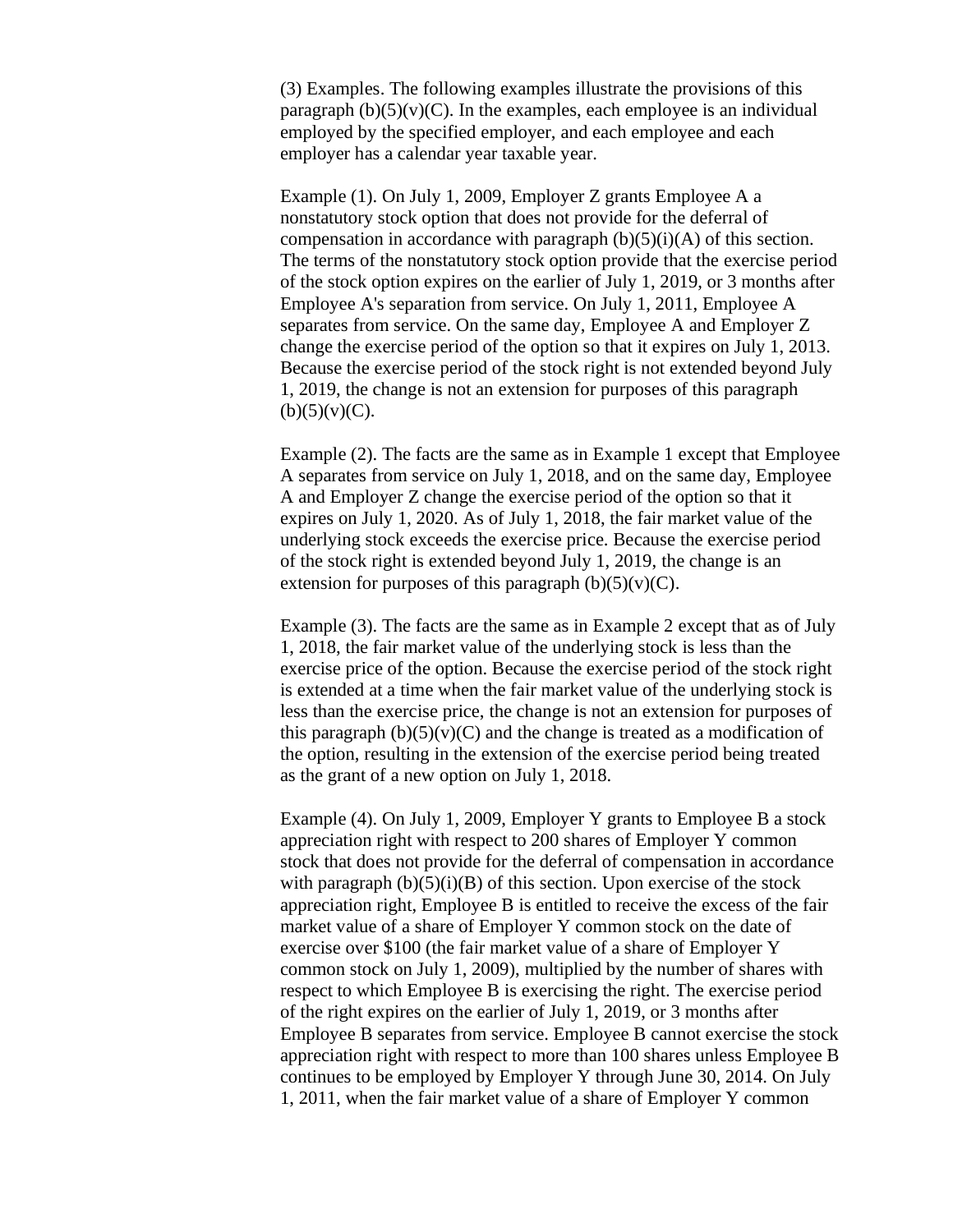stock is \$200, Employee B and Employer Y amend the stock appreciation right to provide that the right will be exercisable only during calendar year 2018, except that before January 1, 2017, Employee B may elect to designate calendar year 2023 or any subsequent calendar year before 2033 as the year in which the right will be exercisable. The amendment constitutes an extension of the stock appreciation right under paragraph  $(b)(5)(v)(C)(1)$  of this section. Under paragraph  $(b)(5)(v)(A)$  of this section, the stock appreciation right is treated as having had an additional deferral feature from the original date of grant (July 1, 2009) of the right, and therefore is treated as a plan providing for the deferral of compensation from that date. During the period from July 1, 2009, through June 30, 2011, the provisions of the stock appreciation right relating to the time and form of payment did not satisfy the requirements of § 1.409A-3(a). Therefore, the stock appreciation right provides for a deferral of compensation that does not comply with section 409A.

(D) Substitutions and assumptions of stock rights by reason of a corporate transaction. If the requirements of §1.424-1 (without regard to the requirement described in  $\S 1.424-1(a)(2)$  that an eligible corporation be the employer of the optionee) would be met if the stock right were a statutory option, the substitution of a new stock right pursuant to a corporate transaction (as defined in § 1.424-  $1(a)(3)$ ) for an outstanding stock right or the assumption of an outstanding stock right pursuant to a corporate transaction will not be treated as the grant of a new stock right or a change in the form of payment for purposes of this section and §§1.409A-2 through 1.409A-6. For purposes of the preceding sentence, the requirement of  $\S 1.424 - 1$ (a)(5)(iii) will be deemed to be satisfied if the ratio of the exercise price to the fair market value of the shares subject to the stock right immediately after the substitution or assumption is not greater than the ratio of the exercise price to the fair market value of the shares subject to the stock right immediately before the substitution or assumption. In the case of a transaction described in section 355 in which the stock of the distributing corporation and the stock distributed in the transaction are both readily tradable on an established securities market immediately after the transaction, for purposes of this paragraph  $(b)(5)(v)$ , the requirements of §1.424-1(a)(5) related to the fair market value of the stock may be satisfied by-

(1) Using the last sale before or the first sale after the specified date as of which such valuation is being made, the closing price on the last trading day before or the trading day of a specified date, the arithmetic mean of the high and low prices on the last trading day before or the trading day of such specified date, or any other reasonable method using actual transactions in such stock as reported by such market on a specified date, for the stock of the distributing corporation and the stock distributed in the transaction, provided the specified date is designated before such specified date, and such specified date is not more than 60 days after the transaction;

(2) Using the arithmetic mean of such market prices on trading days during a specified period designated before the beginning of such specified period, where such specified period is not longer than 30 days and ends no later than 60 days after the transaction; or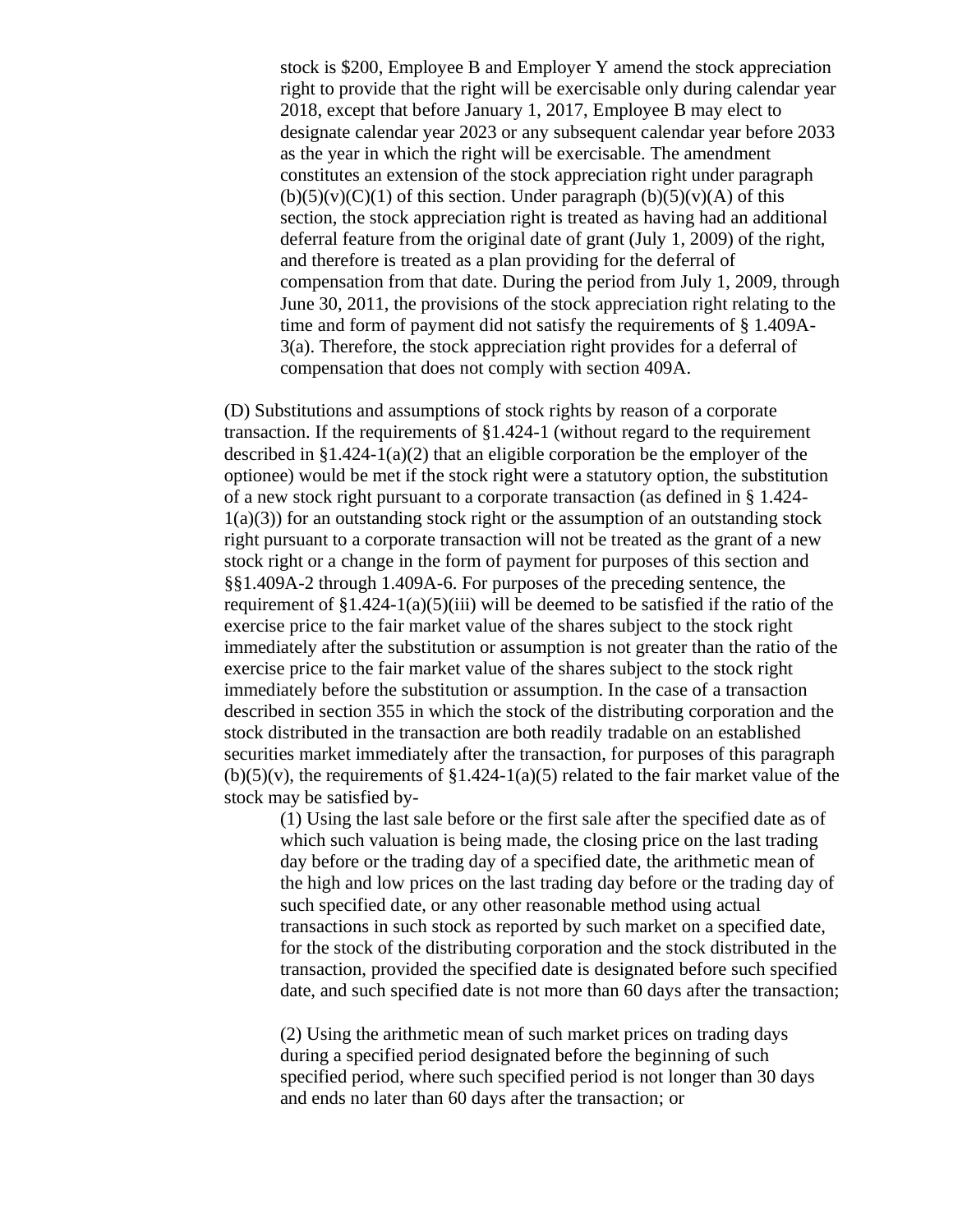(3) Using an average of such prices during such prespecified period weighted based on the volume of trading of such stock on each trading day during such prespecified period.

(E) Acceleration of date when exercisable. Although with respect to a stock right not immediately exercisable in full, a change in the terms of the right solely to accelerate or delay, within the original term of the stock right, the time at which the stock right (or any portion of such stock right) may be exercised is not a modification for purposes of this section, with respect to a stock right subject to section 409A, such an acceleration may constitute an impermissible acceleration of a payment date under §1.409A-3(j) or a subsequent deferral under §1.409A- $2(b)$ .

(F) Discretionary added benefits. If a change to a stock right provides, either by its terms or in substance, that the holder may receive an additional benefit under the stock right at the future discretion of the grantor, and the addition of such benefit would constitute a modification or extension, then the addition of such discretion is a modification or extension at the time that the stock right is changed to provide such discretion.

(G) Change in underlying stock increasing value. A change in the terms of the stock subject to a stock right that increases the value of the stock is a modification of such stock right, except to the extent that a new stock right is substituted for such stock right by reason of the change in the terms of the stock in accordance with paragraph  $(b)(5)(v)(D)$  of this section.

(H) Change in the number of shares purchasable. If a stock right is amended solely to increase the number of shares subject to the stock right, the increase is not considered a modification of the stock right but is treated as the grant of a new additional stock right to which the additional shares are subject. Notwithstanding the previous sentence, if the exercise price and number of shares subject to a stock right are proportionally adjusted to reflect a stock split (including a reverse stock split) or stock dividend, and the only effect of the stock split or stock dividend is to increase (or decrease) on a pro rata basis the number of shares owned by each shareholder of the class of stock subject to the stock right, then there is no modification of the stock right if it is proportionally adjusted to reflect the stock split or stock dividend and the aggregate exercise price of the stock right is not less than the aggregate exercise price before the stock split or stock dividend.

(I) Rescission of changes. A change to the terms of a stock right (or change in the terms of the plan pursuant to which the stock right was granted or in the terms of any other agreement governing the right) is not considered a modification or extension of the stock right to the extent the change in the terms of the stock right is rescinded by the earlier of the date the stock right is exercised or the last day of the service provider's taxable year during which such change occurred. Thus, for example, if the terms of a stock right granted to an individual employee with a calendar year taxable year are changed on March 1 in a manner that would result in an extension of the stock right, and the change is rescinded on November 1 of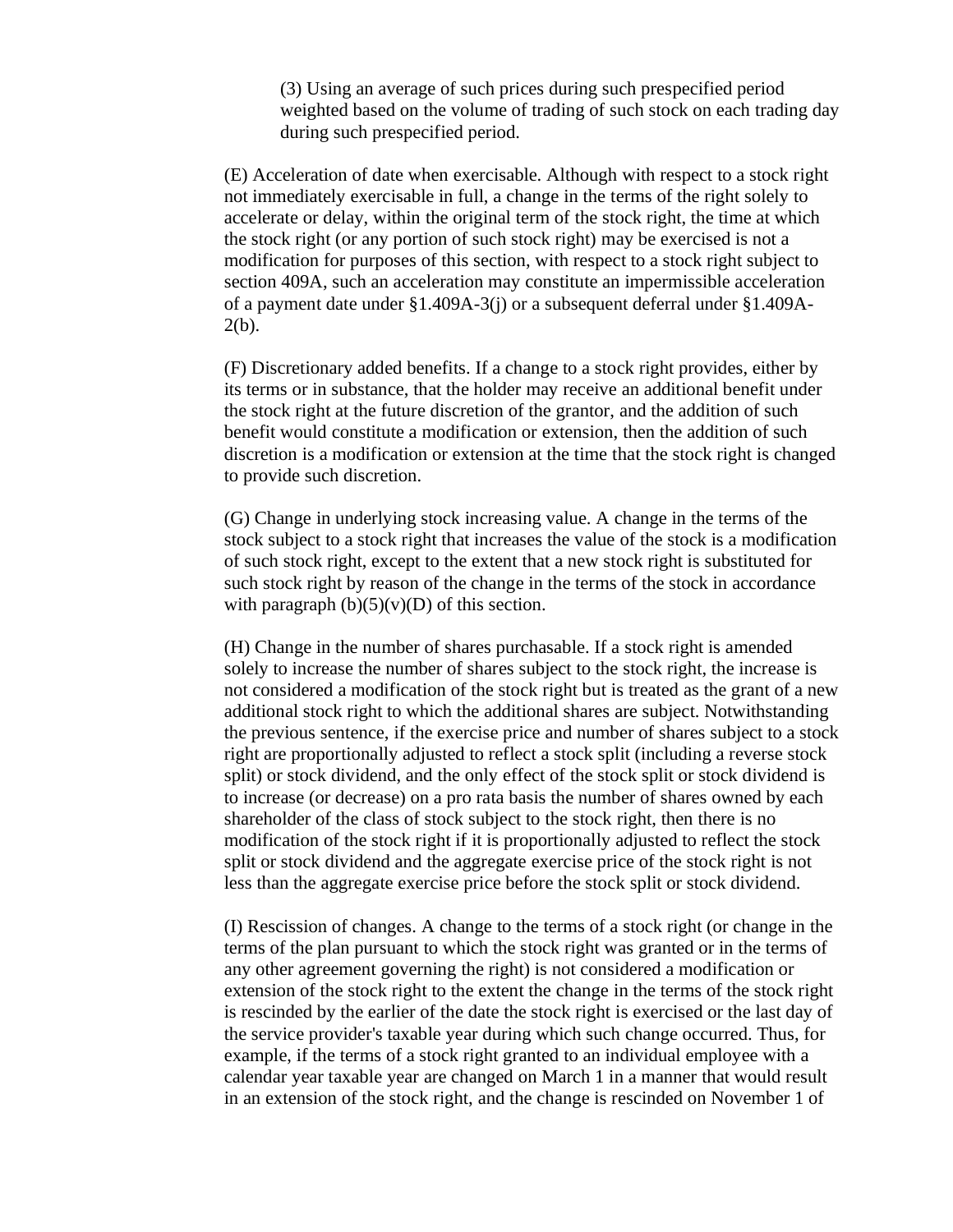the same year, and the stock right is not exercised before the change is rescinded, the stock right is not considered extended under this paragraph  $(b)(5)(v)$ .

(J) Successive modifications and extensions. The rules of this paragraph  $(b)(5)(v)$ apply as well to successive modifications and extensions.

(K) Modifications and extensions in effect on October 23, 2004. For purposes of the application of section 409A and these regulations to a stock right, if a legally binding right to a modification or extension of such stock right existed on October 23, 2004, such modification or extension is disregarded, and the stock right is treated as if granted with the terms and conditions in effect on October 23, 2004.

#### (vi) Meaning and use of certain terms.

(A) Option. The term option means the right or privilege of an individual to purchase stock from a corporation by virtue of an offer of the corporation continuing for a stated period of time, whether or not irrevocable, to sell such stock at a price determined under paragraph  $(b)(5)(vi)(D)$  of this section, such individual being under no obligation to purchase. While no particular form of words is necessary, the option must express an offer to sell at the option price, the maximum number of shares purchasable under the option, and the period of time during which the offer remains open. The term option includes a warrant that meets the requirements of this paragraph  $(b)(5)(vi)(A)$ . An option may be granted as part of or in conjunction with an employee stock purchase plan or subscription contract. An option must be in writing (in paper or electronic form) provided that such writing is adequate to establish an option right or privilege that is enforceable under applicable law.

(B) Date of grant of option.

(1) The language the date of grant of the option, and similar phrases, refer to the date when the granting corporation completes the corporate action necessary to create the legally binding right constituting the option. A corporate action creating the legally binding right constituting the option is not considered complete until the date on which the maximum number of shares that can be purchased under the option and the minimum exercise price are fixed or determinable, and the class of underlying stock and the identity of the service provider is designated. Ordinarily, if the corporate action provides for an immediate offer of stock for sale to a service provider, or provides for a particular date on which such offer is to be made, the date of the granting of the option is the date of such corporate action if the offer is to be made immediately, or the date provided as the date of the offer, as the case may be. However, an unreasonable delay in the giving of notice of such offer to the service provider will be taken into account as indicating that the corporation provided that the offer was to be made at the subsequent date on which such notice is given.

(2) If the corporation imposes a condition on the granting of an option (as distinguished from a condition governing the exercise of the option), such condition generally will be given effect in accordance with the intent of the corporation. However, if the grant of an option is subject to approval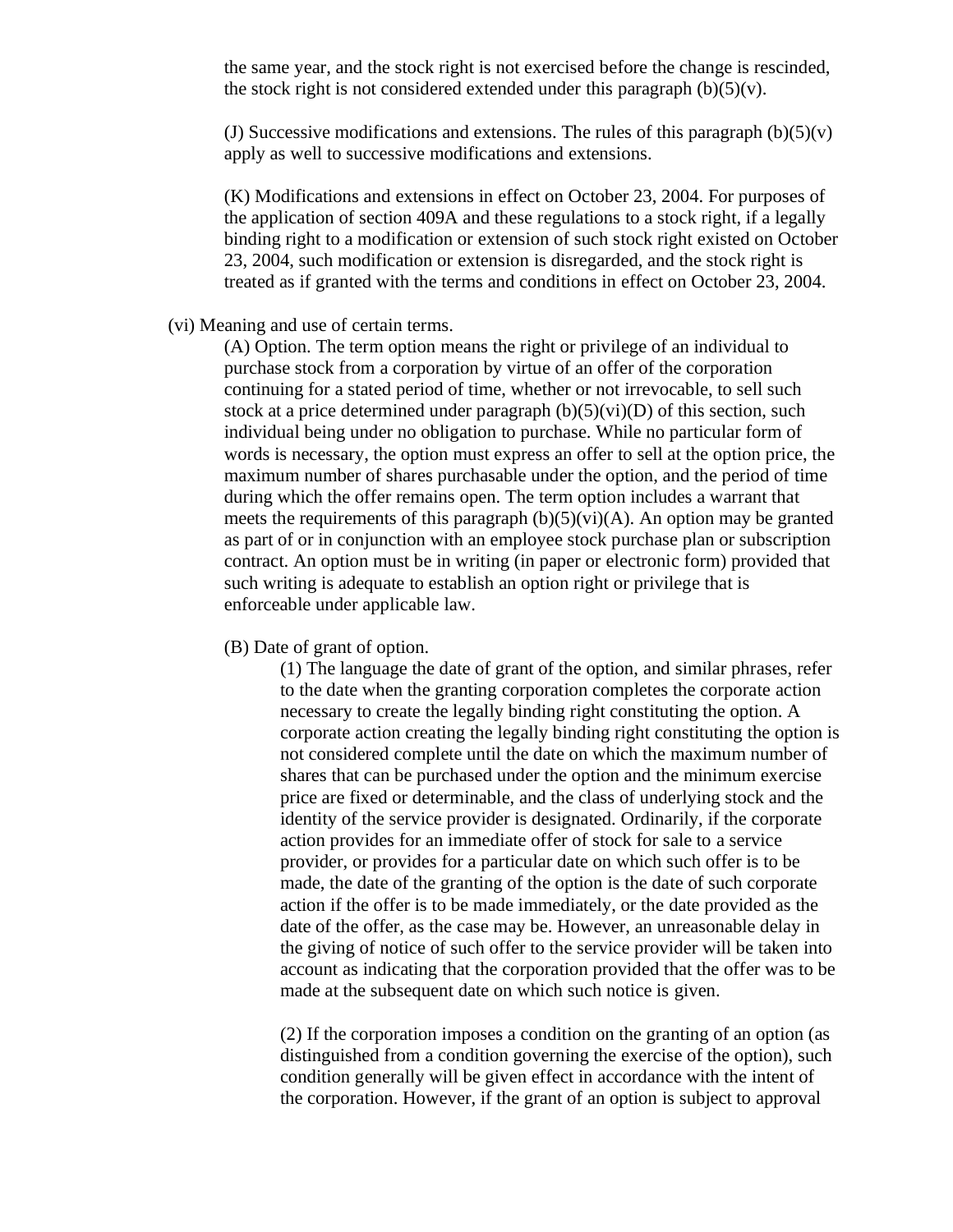by stockholders, the date of grant of the option will be determined as if the option had not been subject to such approval. A condition that does not require corporate action, such as the approval of, or registration with, some regulatory or government agency, for example, a stock exchange or the Securities and Exchange Commission, is ordinarily considered a condition upon the exercise of the option unless the corporate action clearly indicates that the option is not to be granted until such condition has been satisfied.

(3) In general, a condition imposed upon the exercise of an option will not operate to make ineffective the granting of the option. For example, on June 1, 2008, Corporation A grants to X, an employee, an option to purchase 5,000 shares of the corporation's common stock, exercisable by X on or after June 1, 2009, provided X is employed by the corporation on June 1, 2009, and provided that A's profits during the fiscal year preceding the year of exercise exceed \$200,000. Such an option is granted to X on June 1, 2008, and will be treated as outstanding as of such date.

(C) Stock. The term stock means capital stock of any class, including voting or nonvoting common or preferred stock. Except as otherwise provided, the term stock includes both treasury stock and stock of original issue. Special classes of stock authorized to be issued to and held by employees are within the scope of the term stock for this purpose, provided such stock otherwise possesses the rights and characteristics of capital stock.

(D) Exercise price. The term exercise price means the consideration in cash or property that, pursuant to the terms of the option, is the price at which the stock subject to the option is purchased. The term exercise price does not include any amounts paid as interest under a deferred payment plan or treated as interest.

(E) Exercise. The term exercise, when used in reference to an option, means the act of acceptance by the holder of the option of the offer to sell contained in the option. In general, the time of exercise is the time when there is a sale or a contract to sell between the corporation and the individual. A promise to pay the exercise price does not constitute an exercise of the option unless the holder of the option is subject to personal liability on such promise. An agreement or undertaking by the service provider to make payments under a stock purchase plan does not constitute the exercise of an option to the extent the payments made remain subject to withdrawal by or refund to the service provider.

(F) Transfer. The term transfer, when used in reference to the transfer to an individual of a share of stock pursuant to the exercise of an option, means the transfer of ownership of such share, or the transfer of substantially all the rights of ownership. Such transfer must, within a reasonable time, be evidenced on the books of the corporation. A transfer may occur even if a share of stock is subject to a substantial risk of forfeiture or is not otherwise transferable immediately after the date of exercise. A transfer does not fail to occur merely because, under the terms of the arrangement, the individual may not dispose of the share for a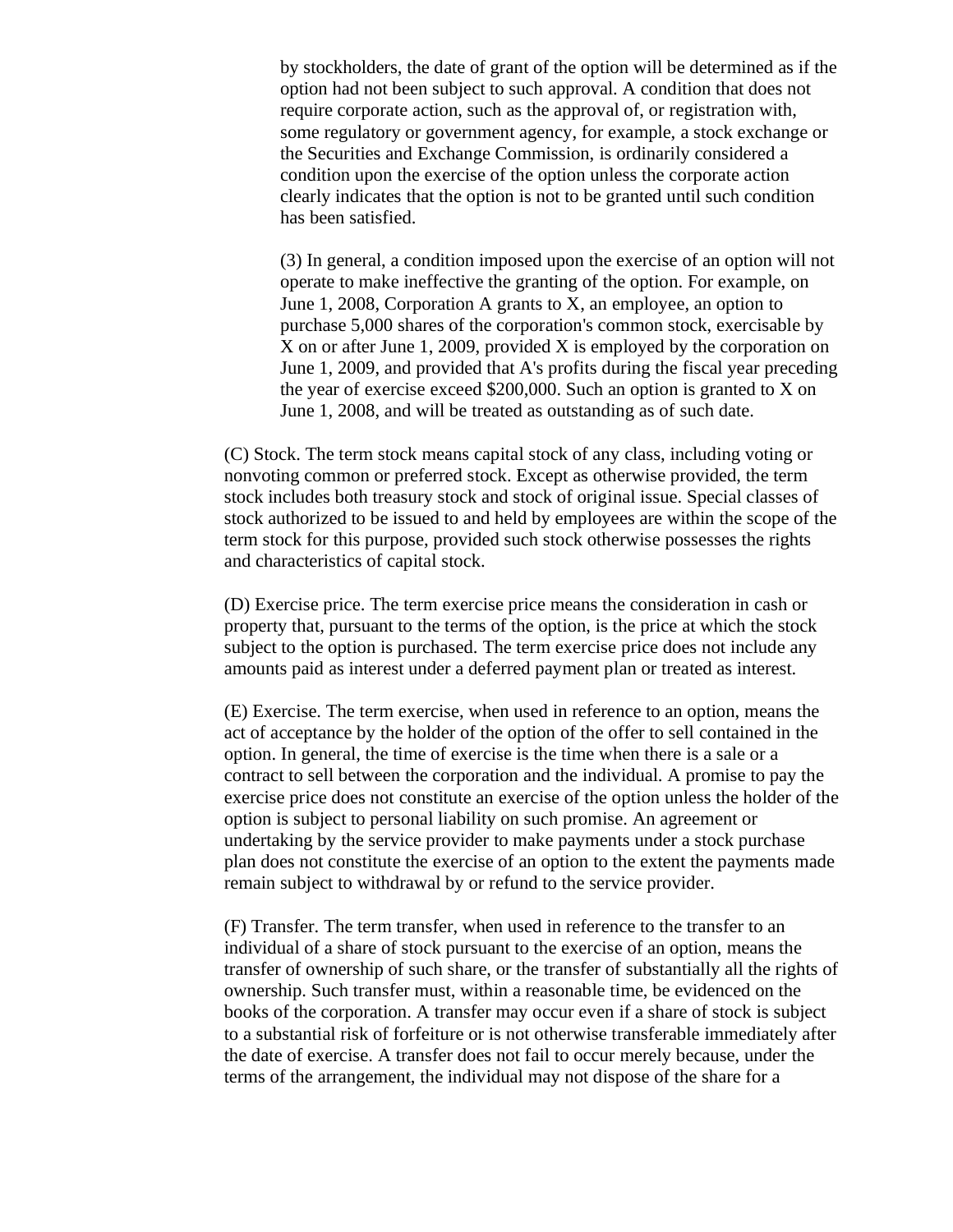specified period of time, or the share is subject to a right of first refusal or a right to acquire the share at the share's fair market value at the time of the sale.

(G) Readily tradable. For purposes of this section and §§ 1.409A-2 through 1.409A-6, stock is treated as readily tradable if it is regularly quoted by brokers or dealers making a market in such stock.

(H) Application to stock appreciation rights. For purposes of this section and §§1.409A-2 through 1.409A-6, the definitions provided in paragraphs  $(b)(5)(vi)(A)$  through  $(G)$  of this section may be applied by analogy to the issuance of, exercise of, or payment upon the exercise of, a stock appreciation right.

(6)Restricted property, section 402(b) trusts, and section 403(c) annuities.

(i) In general. If a service provider receives property from, or pursuant to, a plan maintained by a service recipient, there is no deferral of compensation merely because the value of the property is not includible in income by reason of the property being substantially nonvested (as defined in  $\S1.83-3(b)$ ), or is includible in income solely due to a valid election under section 83(b). For purposes of this paragraph  $(b)(6)(i)$ , a transfer of property includes the transfer of a beneficial interest in a trust or annuity plan, or a transfer to or from a trust or under an annuity plan, to the extent such a transfer is subject to section 83, section 402(b) or section 403(c). In addition, for purposes of this paragraph (b), a right to compensation income that will be required to be included in income under section 402(b)(4)(A) is not a deferral of compensation.

(ii) Promises to transfer property. A plan under which a service provider obtains a legally binding right to receive property in a future taxable year where the property will be substantially vested (as defined in §1.83-3(b)) at the time of transfer of the property may provide for the deferral of compensation and, accordingly, may constitute a nonqualified deferred compensation plan. A legally binding right to receive property in a future taxable year where the property will be substantially nonvested (as defined in §1.83-3(b)) at the time of transfer of the property will not provide for the deferral of compensation and, accordingly, will not constitute a nonqualified deferred compensation plan unless offered in conjunction with another legally binding right that constitutes a deferral of compensation.

(7)Arrangements between partnerships and partners. [Reserved.]

(8)Certain foreign plans.

(i) Plans with respect to compensation covered by treaty or other international agreement. A plan in which a service provider participates does not provide for a deferral of compensation for purposes of this paragraph (b) to the extent that the compensation under the plan would have been excluded from gross income for Federal income tax purposes under the provisions of any bilateral income tax convention or other bilateral or multilateral agreement to which the United States is a party if the compensation had been paid to the service provider at the time that the legally binding right to the compensation first arose or, if later, the time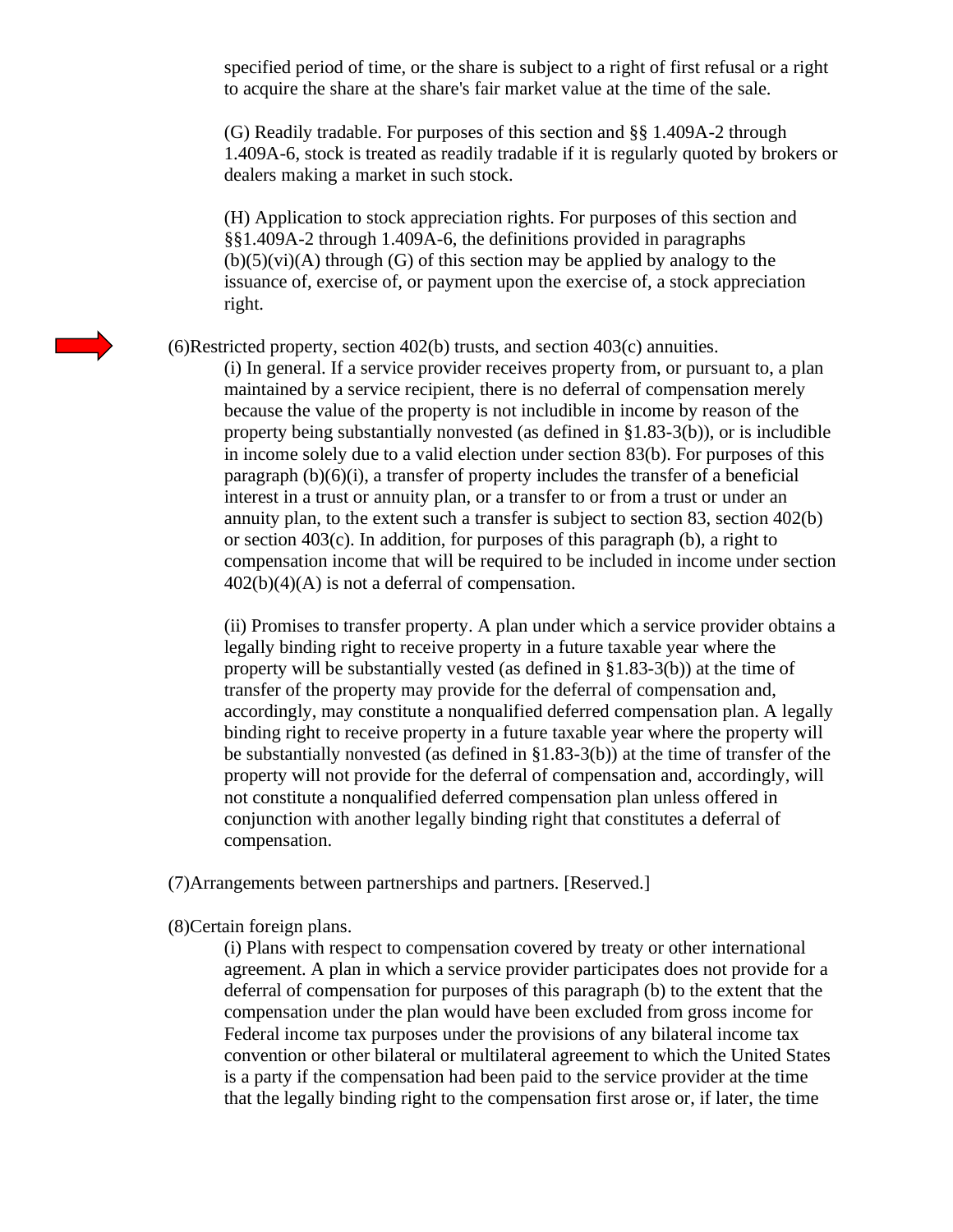that the legally binding right was no longer subject to a substantial risk of forfeiture.

(ii) Plans with respect to certain other compensation. A plan in which a service provider participates does not provide for a deferral of compensation for purposes of this paragraph (b) to the extent that compensation under the plan would not have been includible in gross income for Federal tax purposes if it had been paid to the service provider at the time that the legally binding right to the compensation first arose or, if later, the time that the legally binding right was no longer subject to a substantial risk of forfeiture, due to one of the following:

(A) The service provider was a nonresident alien at such time and the compensation would not have been includible in gross income under section 872.

(B) The service provider was a qualified individual (as defined in section  $911(d)(1)$ ) at such time, the compensation would have been foreign earned income within the meaning of section  $911(b)(1)$  (without regard to section  $911(b)(1)(B)(iv)$  if paid at such time, and the amount of such compensation was equal to or less than the excess (if any) of the maximum exclusion amount under section  $911(b)(2)(D)$  for such taxable year over the amount of foreign earned income actually excluded from gross income by such qualified individual for such taxable year under section  $911(a)(1)$ .

(C) The compensation would have been excludible from gross income under section 893.

(D) The compensation would have been excludible from gross income under section 931 or section 933.

(iii) Tax equalization agreements. A tax equalization agreement does not provide for a deferral of compensation if payments made under such tax equalization agreement are made no later than the end of the second taxable year of the service provider beginning after the taxable year of the service provider in which the service provider's U.S. Federal income tax return is required to be filed (including any extensions) for the year to which the compensation subject to the tax equalization payment relates, or, if later, the second taxable year of the service provider beginning after the latest such taxable year in which the service provider's foreign tax return or payment is required to be filed or made for the year to which the compensation subject to the tax equalization payment relates. Where such payments arise due to an audit, litigation or similar proceeding, the right to the payments will not be treated as resulting in a deferral of compensation if the payments are scheduled and made in accordance with the provisions of  $§1.409A-3(i)(1)(v)$  (timing of tax gross-up payments). For purposes of this paragraph (b)(8)(iii), the term tax equalization agreement refers to an agreement, method, program, or other arrangement that provides payments intended to compensate the service provider for some or all of the excess of the taxes actually imposed by a foreign jurisdiction on the compensation paid by the service recipient to the service provider over the taxes that would be imposed if the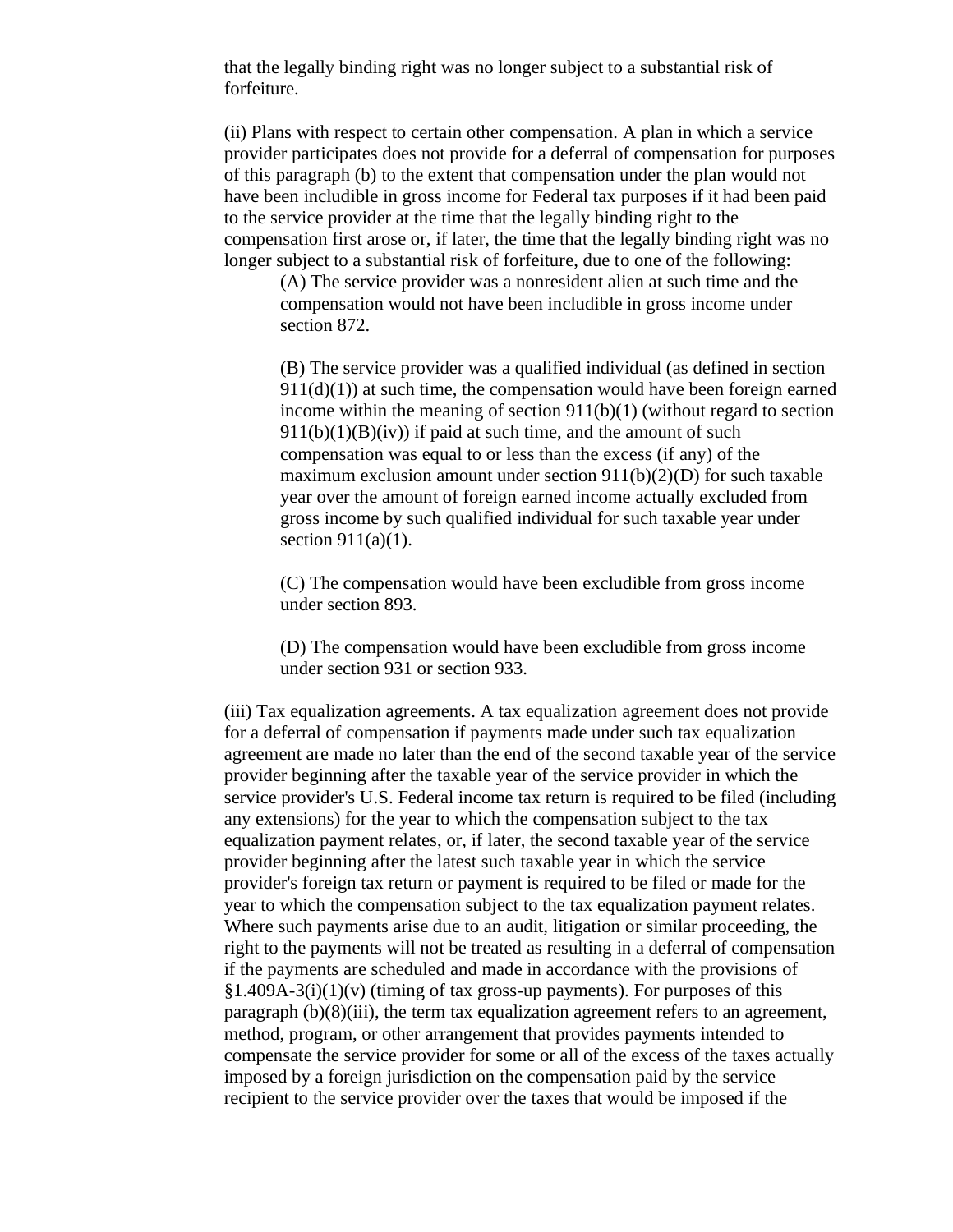compensation were subject solely to United States Federal, state, and local income tax, or some or all of the excess of the United States Federal, state, and local income tax actually imposed on the compensation paid by the service to the service provider over the taxes that would be imposed if the compensation were subject solely to taxes in the foreign jurisdiction, provided that the payment made under such agreement, method, program, or other arrangement may not exceed such excess and the amount necessary to compensate for the additional taxes on the amount paid under the agreement, method, program, or other arrangement.

(iv) Certain limited deferrals of a nonresident alien. With respect to a nonresident alien, a foreign plan does not provide for a deferral of compensation if the amounts deferred under the foreign plan based upon services performed by the nonresident alien in the United States (including amounts deferred based upon service credits or compensation received due to services performed in the United States) do not exceed the applicable dollar amount under section  $402(g)(1)(B)$  for the taxable year. If the amounts deferred under the foreign plan based upon the services performed by the nonresident alien in the United States exceed the applicable dollar amount, an amount of such deferrals equal to such amount is treated as not deferred under a nonqualified deferred compensation plan. For purposes of this paragraph  $(b)(8)(iv)$ , the term foreign plan means a plan that, together with all substantially similar plans, is maintained by a service recipient for a substantial number of participants, substantially all of whom are nonresident aliens or resident aliens classified as resident aliens solely under section  $7701(b)(1)(A)(ii)$  (and not section  $7701(b)(1)(A)(i)$ ).

(v) Additional foreign plans. A plan in which a service provider participates does not provide for a deferral of compensation for purposes of this paragraph (b) to the extent designated by the Commissioner in revenue procedures, notices, or other guidance published in the Internal Revenue Bulletin (see §601.601(d)(2) of this chapter).

(vi) Earnings. Earnings on compensation excluded from the definition of deferral of compensation pursuant to this paragraph (b)(8) are also not treated as a deferral of compensation.

#### (9)Separation pay plans.

(i) In general. A plan that otherwise provides for a deferral of compensation under this paragraph (b) does not fail to provide a deferral of compensation merely because the right to payment of the compensation is conditioned upon a separation from service. However, paragraphs  $(b)(9)(ii)$ ,  $(iii)$ ,  $(iv)$ , and  $(v)$  of this section provide rules concerning the extent to which certain separation pay plans do not provide for the deferral of compensation. The exceptions contained in paragraphs  $(b)(9)(ii)$ ,  $(iii)$ ,  $(iv)$ , and  $(v)$  of this section may be used in combination, such that compensation under a plan that would be excepted under one of those paragraphs may be treated as excepted under another of those paragraphs, so that other compensation under a plan may be treated as excepted under the first of such paragraphs. Notwithstanding any other provision of this paragraph (b)(9), any payment or benefit, or entitlement to a payment or benefit, that acts as a substitute for, or replacement of, amounts deferred by the service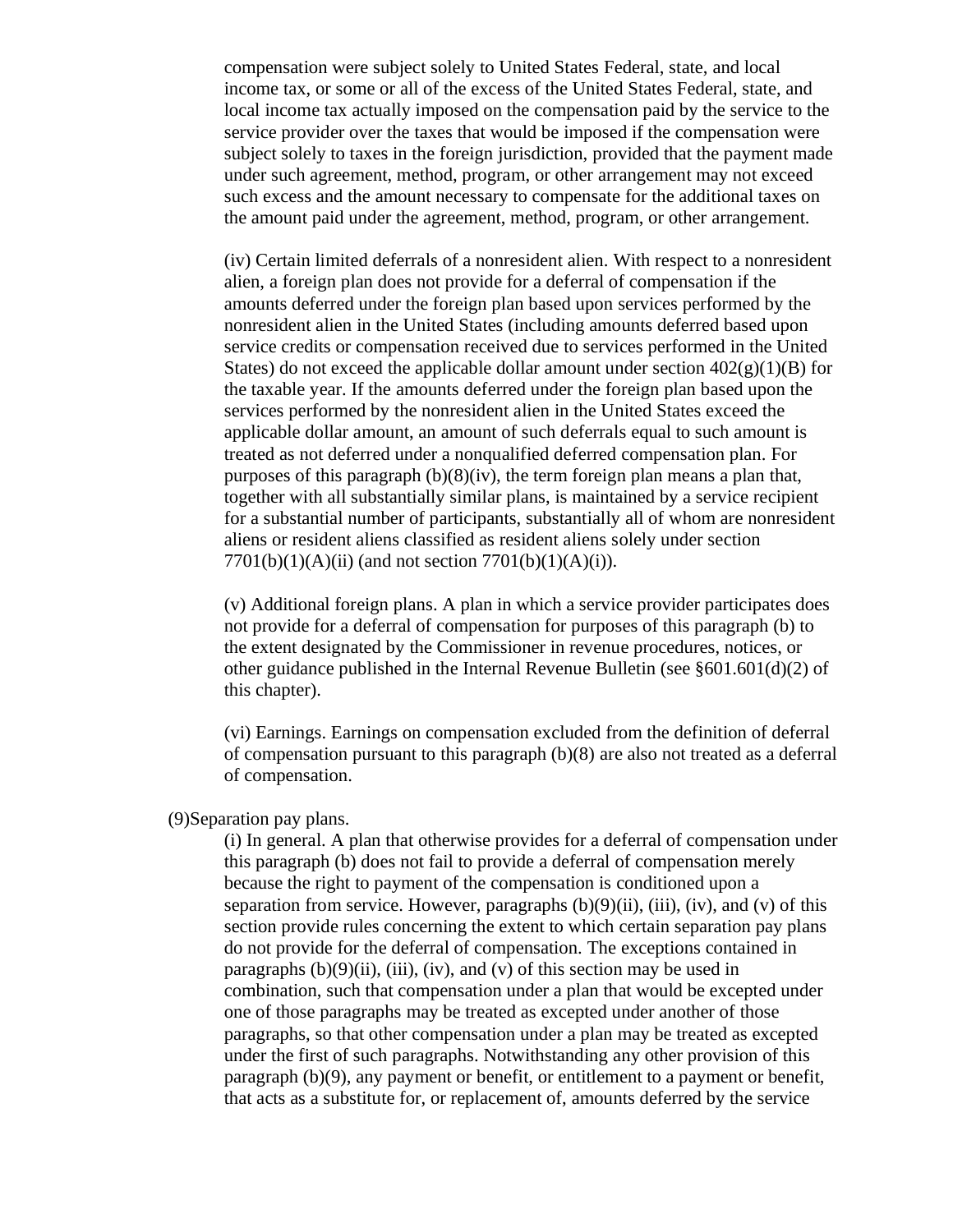recipient under a separate nonqualified deferred compensation plan constitutes a payment or a deferral of compensation under the separate nonqualified deferred compensation plan, and does not constitute a payment or deferral of compensation under a separation pay plan. If a service provider receives a payment at separation from service and also has a legally binding right to an amount of deferred compensation that would be forfeited upon the separation from service, whether the payment acts as an acceleration of vesting and substitute payment for the amount of deferred compensation forfeited, or whether the deferred compensation is treated as forfeited and the amount paid is treated as a separate payment of current compensation, is determined based on the facts and circumstances, provided that, where the separation from service is voluntary, it is presumed that the payment results from an acceleration of vesting followed by a payment of the deferred compensation that is subject to section 409A. Accordingly, any change in the payment schedule to accelerate or defer the payments would be subject to the rules of section 409A. The presumption that a right to a payment is not a new right, but is instead a right substituted for a pre-existing forfeited right, may be rebutted by demonstrating that the service provider would have obtained the right to the payment regardless of the forfeiture of the nonvested right. A factor indicating that the service provider would have obtained a right to a payment regardless of the forfeiture of the nonvested right is that the amount to which the service provider obtains a right is materially less than an amount equal to the present value of the forfeited amount multiplied by a fraction, the numerator of which is the period of service the service provider actually completed, and the denominator of which is the full period of service the service provider would have been required to complete to receive the full amount of the payment. For example, where a service provider is entitled to a future payment only if the service provider completes three years of service and at the time of termination the service provider has completed one year of service, the presumption could be rebutted if the payment to the service provider is materially less than the present value of one-third of the nonvested amount. Another such factor is that the payment to the service provider is of a type customarily made to service providers who separate from service with the service recipient and do not forfeit nonvested rights to deferred compensation (for example, a payment of accrued but unused leave or a payment for a release of actual or potential claims).

(ii) Collectively bargained separation pay plans. A separation pay plan does not provide for a deferral of compensation to the extent the plan is a collectively bargained separation pay plan that provides for separation pay only upon an involuntary separation from service or pursuant to a window program. Only the portion of the separation pay plan attributable to employees covered by a bona fide collective bargaining agreement is considered to be provided under a collectively bargained separation pay plan. A collectively bargained separation pay plan is a separation pay plan that meets the following conditions:

(A) The separation pay plan is contained within an agreement that the Secretary of Labor determines to be a collective bargaining agreement.

(B) The separation pay provided by the collective bargaining agreement was the subject of arm's length negotiations between employee representatives and one or more employers, and the agreement between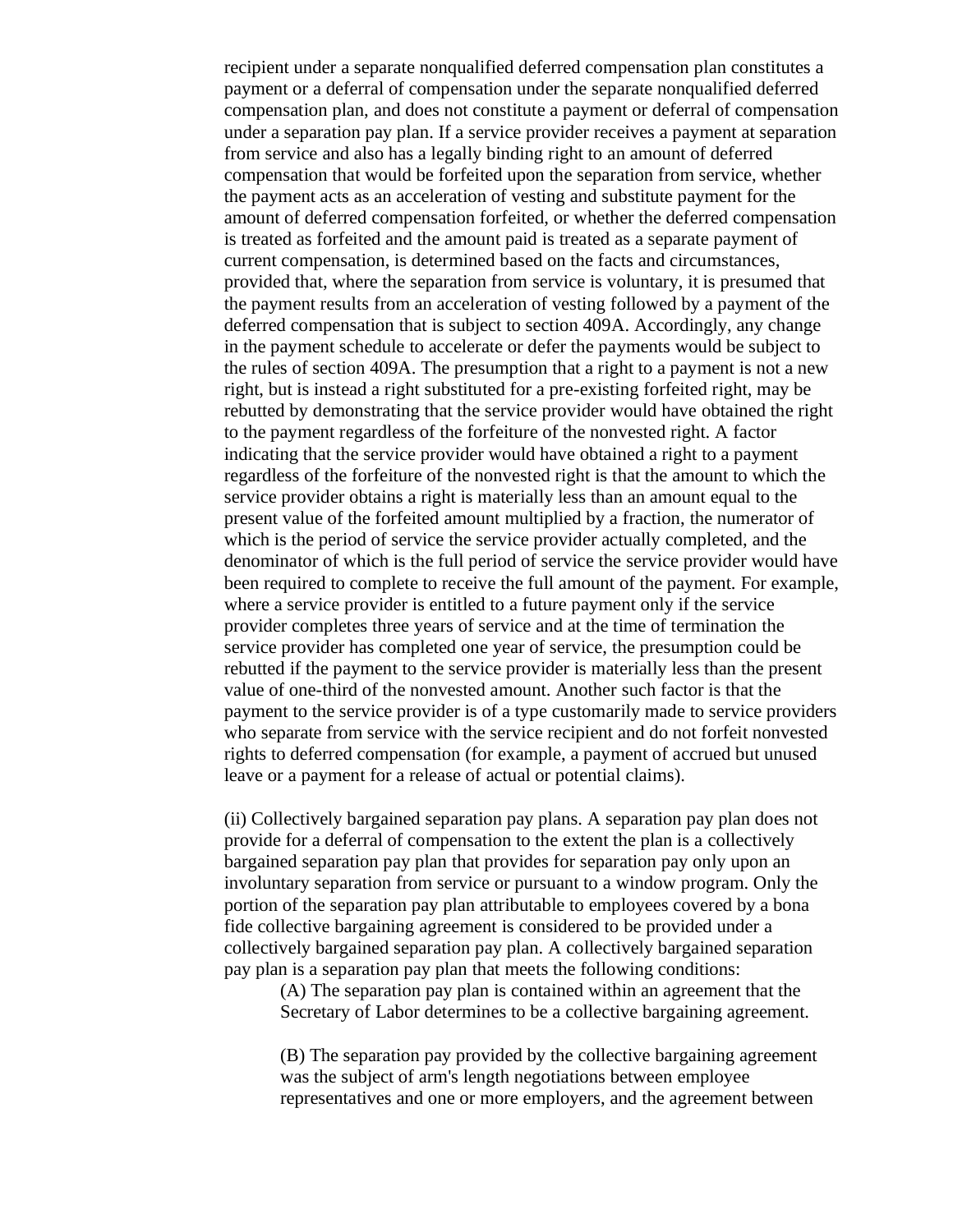employee representatives and one or more employers satisfies section 7701(a)(46).

(C) The circumstances surrounding the agreement evidence good faith bargaining between adverse parties over the separation pay to be provided under the agreement.

(iii) Separation pay due to involuntary separation from service or participation in a window program. A separation pay plan that is not described in paragraph  $(b)(9)(ii)$  of this section and that provides for separation pay only upon an involuntary separation from service (as defined in paragraph (n) of this section) or pursuant to a window program does not provide for a deferral of compensation to the extent that the separation pay, or portion of the separation pay, provided under the plan meets the following requirements:

(A) The separation pay (other than amounts described in paragraphs  $(b)(9)(iv)$  and  $(v)$  of this section) does not exceed two times the lesser of-

> (1) The sum of the service provider's annualized compensation based upon the annual rate of pay for services provided to the service recipient for the taxable year of the service provider preceding the taxable year of the service provider in which the service provider has a separation from service with such service recipient (adjusted for any increase during that year that was expected to continue indefinitely if the service provider had not separated from service); or

(2) The maximum amount that may be taken into account under a qualified plan pursuant to section  $401(a)(17)$  for the year in which the service provider has a separation from service.

(B) The plan provides that the separation pay described in paragraph  $(b)(9)(iii)(A)$  of this section must be paid no later than the last day of the second taxable year of the service provider following the taxable year of the service provider in which occurs the separation from service.

(iv) Foreign separation pay plans. A separation pay plan (including a plan providing payments upon a voluntary separation from service) does not provide for deferred compensation to the extent the plan provides for amounts of separation pay required to be provided under the applicable law of a foreign jurisdiction. For this purpose, a provision of foreign law shall be considered applicable only to foreign earned income (as defined under section 911(b)(1) without regard to section  $911(b)(1)(B)(iv)$  and without regard to the requirement that the income be attributable to services performed during the period described in section  $911(d)(1)(A)$  or (B)) from sources within the foreign country that promulgated such law.

(v) Reimbursements and certain other separation payments.

(A) In general. To the extent a separation pay plan (including a plan providing payments upon a voluntary separation from service) entitles a service provider to payment by the service recipient of reimbursements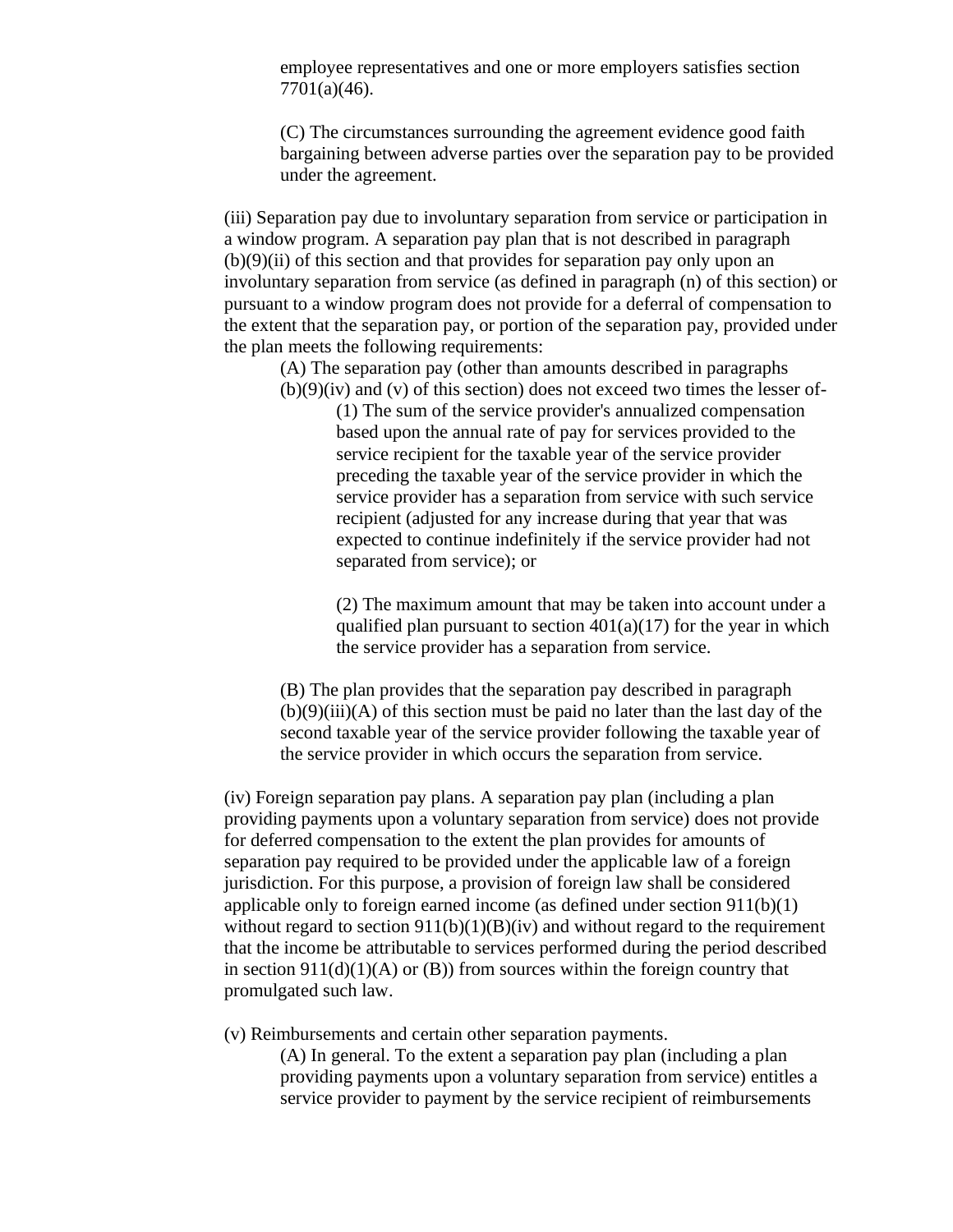that are not otherwise excludible from gross income for expenses that the service provider could otherwise deduct under section 162 or section 167 as business expenses incurred in connection with the performance of services (ignoring any applicable limitation based on adjusted gross income), or of reasonable outplacement expenses and reasonable moving expenses actually incurred by the service provider and directly related to the termination of services for the service recipient, such plan does not provide for a deferral of compensation to the extent such rights apply during a limited period of time (regardless of whether such rights extend beyond the limited period of time). For purposes of this paragraph  $(b)(9)(v)(A)$ , the reimbursement of reasonable moving expenses includes the reimbursement of all or part of any loss the service provider actually incurs due to the sale of a primary residence in connection with a separation from service.

(B) Medical benefits. To the extent a separation pay plan (including a plan providing payments due to a voluntary separation from service) entitles a service provider to reimbursement by the service recipient of payments of medical expenses incurred and paid by the service provider but not reimbursed by a person other than the service recipient and allowable as a deduction under section 213 (disregarding the requirement of section 213(a) that the deduction is available only to the extent that such expenses exceed 7.5 percent of adjusted gross income), such plan does not provide for a deferral of compensation to the extent such rights apply during the period of time during which the service provider would be entitled (or would, but for such plan, be entitled) to continuation coverage under a group health plan of the service recipient under section 4980B (COBRA) if the service provider elected such coverage and paid the applicable premiums.

(C) In-kind benefits and direct service recipient payments. A service provider's entitlement to in-kind benefits from the service recipient, or a payment by the service recipient directly to the person providing the goods or services to the service provider, is treated as not providing for a deferral of compensation for purposes of this paragraph (b), if a right to reimbursement by the service recipient for a payment for such benefits, goods, or services by the service provider would not be treated as providing for a deferral of compensation under this paragraph  $(b)(9)(v)$ .

(D) Limited payments. If not otherwise excluded, a taxpayer may treat a right or rights under a separation pay plan to a payment or payments as not providing for a deferral of compensation to the extent such payments in the aggregate do not exceed the applicable dollar amount under section  $402(g)(1)(B)$  for the year of the separation from service.

(E) Limited period of time. For purposes of paragraphs  $(b)(9)(v)(A)$  and (C) of this section, a limited period of time in which expenses may be incurred, or in which in-kind benefits may be provided by the service recipient or a third party that the service recipient will pay, does not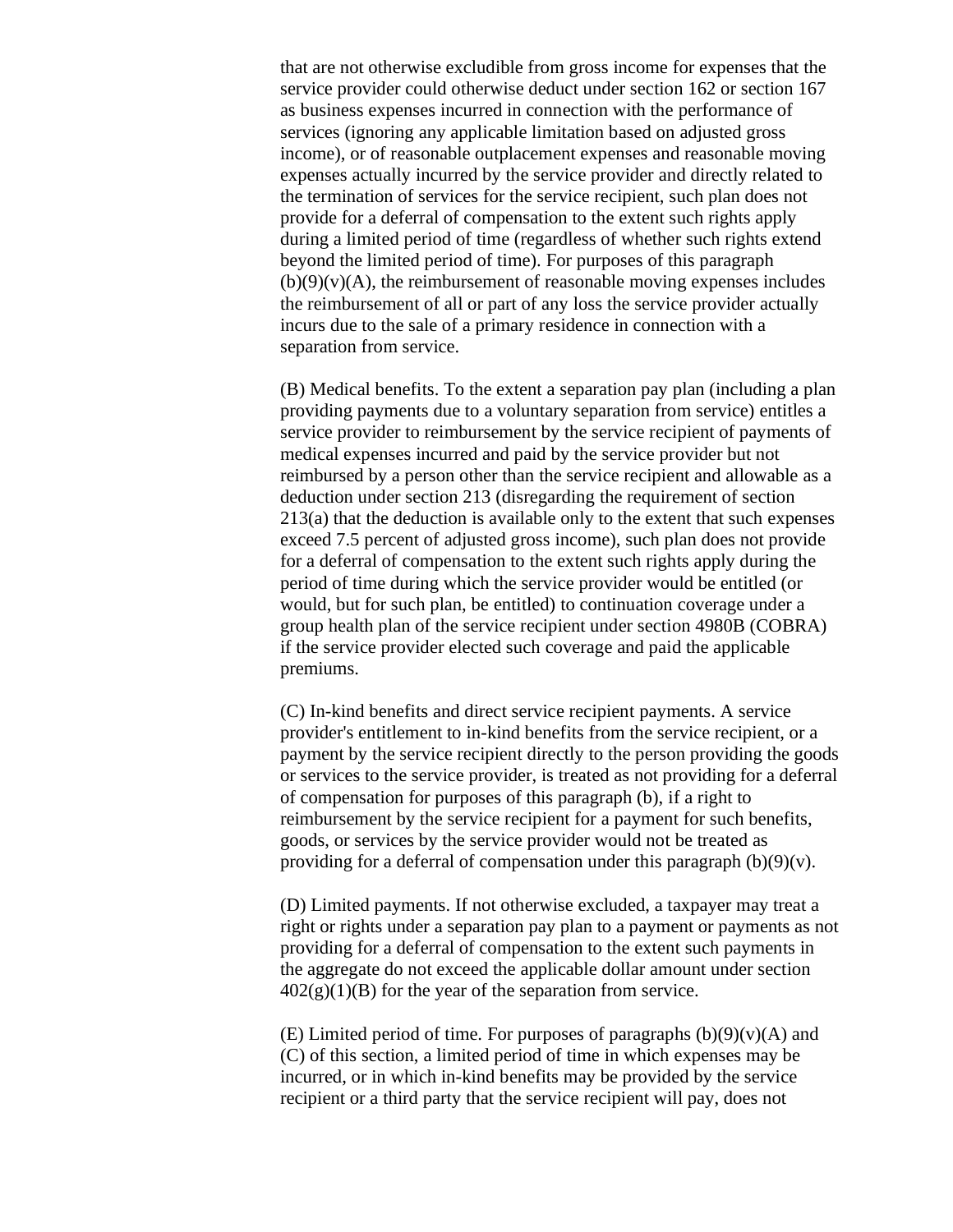include periods beyond the last day of the second taxable year of the service provider following the taxable year of the service provider in which the separation from service occurred, provided that the period during which the reimbursements for such expenses must be paid may not extend beyond the third taxable year of the service provider following the taxable year of the service provider in which the separation from service occurred.

(vi) Window programs-definition. The term window program refers to a program established by a service recipient in connection with an impending separation from service to provide separation pay, where such program is made available by the service recipient for a limited period of time (no longer than 12 months) to service providers who separate from service during that period or to service providers who separate from service during that period under specified circumstances. A program will not be considered a window program if a service recipient establishes a pattern of repeatedly providing for similar separation pay in similar situations for substantially consecutive, limited periods of time. Whether the recurrence of these programs constitutes a pattern is determined based on the facts and circumstances. Although no one factor is determinative, relevant factors include whether the benefits are on account of a specific business event or condition, the degree to which the separation pay relates to the event or condition, and whether the event or condition is temporary or discrete or is a permanent aspect of the employer's business.

(10)Certain indemnification and liability insurance plans. A plan in which a service provider participates does not provide for a deferral of compensation for purposes of this paragraph (b) to the extent that the plan provides (to the extent permissible under applicable law), for the indemnification of, or the purchase of an insurance policy providing for payments of, all or part of the expenses incurred or damages paid or payable by a service provider with respect to a bona fide claim against the service provider or service recipient, including amounts paid or payable by the service provider upon the settlement of a bona fide claim against the service provider or service recipient, where such claim is based on actions or failures to act by the service provider in his or her capacity as a service provider of the service recipient.

(11)Legal settlements. An agreement to which a service provider is a party does not provide for a deferral of compensation for purposes of this paragraph (b) to the extent that the agreement provides for amounts paid as settlements or awards resolving bona fide legal claims based on wrongful termination, employment discrimination, the Fair Labor Standards Act, or worker's compensation statutes, including claims under applicable Federal, state, local, or foreign laws, or for reimbursements or payments of reasonable attorneys fees or other reasonable expenses incurred by the service provider related to such bona fide legal claims, regardless of whether such settlements, awards, or reimbursement or payment of expenses pursuant to such claims are treated as compensation or wages for Federal tax purposes. Whether the execution of a waiver of any or all of such types of claims indicates that the amounts are paid as an award or settlement of an actual bona fide claim for damages under applicable law is determined based on the facts and circumstances. This paragraph (b)(11) does not apply to any deferred amounts that did not arise as a result of an actual bona fide claim for damages